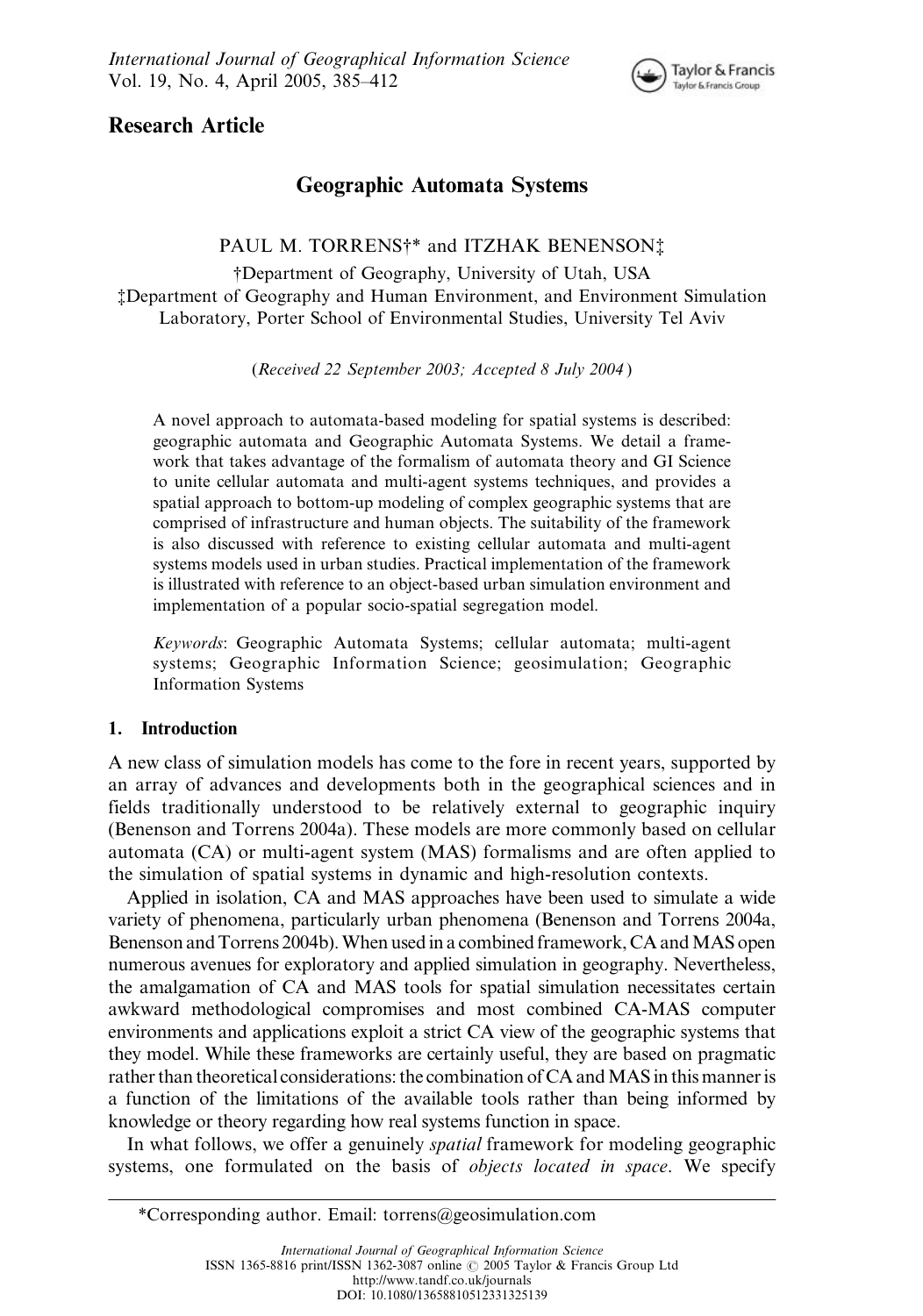simulated geographic objects as *geographic automata* that combine CA and MAS concepts in unique ways, by considering collections of interacting geographic objects as Geographic Automata Systems (GAS). In this framework, geographic phenomena as a whole are considered as the outcomes of the collective dynamics of multiple animate and inanimate geographic automata. We argue that the GAS framework serves as an intuitive basis for merging CA and MAS (which are popularly confused in the geographic literature), with *geography* as the binding force. In the framework, automata become uniquely geographical, fusing CA and MAS but extending the concept to incorporate notions from GIS and GI Science. We demonstrate the operational use of the framework with reference to the development of software for simulating the space-time dynamics of urban systems and implementation of Schelling's classic model of urban segregation.

#### 2. Cellular automata and multi-agent systems as automata systems

#### 2.1 The basic automata framework

Automata have many uses, among them the imitation of living organisms and lifeless elements of the environment. There are various kinds of automata, each with its own formal definition. Simply stated, an automaton is a discrete processing mechanism, characterized by internal states. An automaton changes states over time according to a set of rules that take information from an automaton's own state and various inputs from outside the automaton to determine a new state in a subsequent time step. In this way, automata have the capacity to process information from their surroundings and to alter their characteristics accordingly. They are flexible and efficient abstractions that enable the construction of detailed, complex, dynamic models; they are also well suited to handling geographic phenomena.

Formally, an automaton, A, can be represented by means of a set of states S and a set of transition rules T.

$$
A \sim (\textbf{S}, \textbf{T}) \tag{1}
$$

Transition rules define an automaton's state,  $S_{t+1}$ , at time step t+1 depending on its state,  $S_t$  ( $S_t$ ,  $S_{t+1} \in S$ ), and *input*,  $I_t$ , at time step t:

$$
\mathbf{T}: (\mathbf{S}_t, \mathbf{I}_t) \to \mathbf{S}_{t+1} \tag{2}
$$

This basic formulation does not define the nature of the states  $S \in \mathbf{S}$ , or possible inputs  $I \in I$ . The essence of the automata approach is in temporal discreteness and the ability of an automaton to change according to predetermined rules based on internal (S) and external (I) information.

Regarding urban applications, nothing prevents us from considering the entire city as an automaton with myriad states and transition rules (Torrens 2002). However, to make sense, an individual automaton should be as simple as possible in terms of states, transition rules, and input information (Torrens and O'Sullivan 2001). Simple structure is characteristic of the automata systems applicable in urban geography, Cellular Automata (CA) and Multi-Agent Systems (MAS).

#### 2.2 Cellular Automata

CA are arrangements of individual automata over tessellated space, where an individual automaton is influenced by automata in neighboring cells. Usually,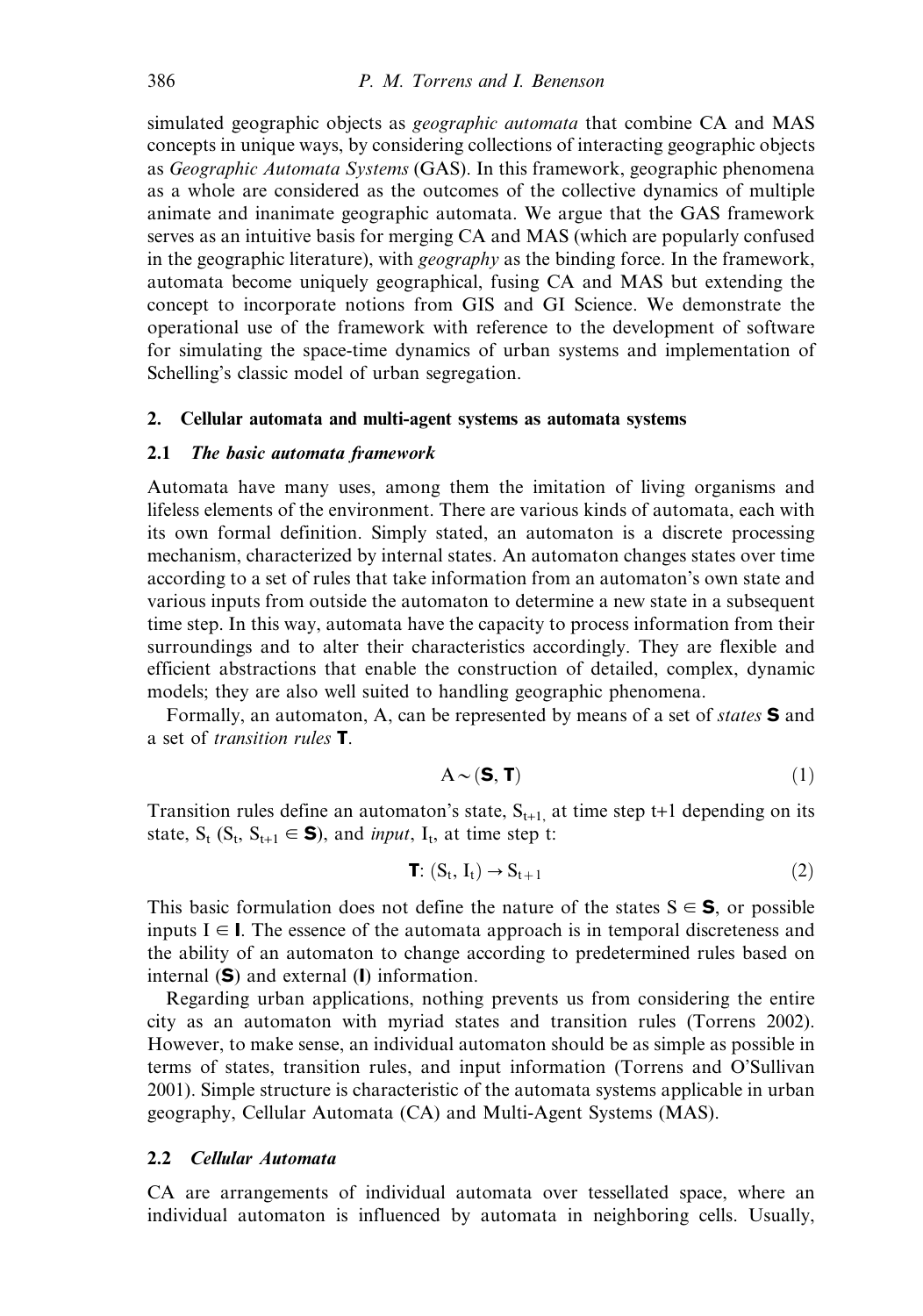partitioning is regular, with cells defined by a square or hexagonal grid and 'neighboring' refers to adjacency. We can refine general definition  $(1)$ – $(2)$  to specify an automaton, A, belonging to a CA lattice as follows:

$$
A \sim (\textbf{S}, \textbf{T}, \textbf{N}) \tag{3}
$$

where **N** denotes automata neighboring A and defines the set of cells for drawing input information I, which is necessary for the application of transition rules T.

In basic CA, neighborhoods have identical form for each automaton, e.g., Moore or von Neumann; it is also supposed that input information is gleaned only from an automaton's neighborhood (figure 1). The assumption of regularity is largely



Figure 1. (a) Grid and network neighborhoods. (b) Voronoi neighborhood (gray), based on property coverage.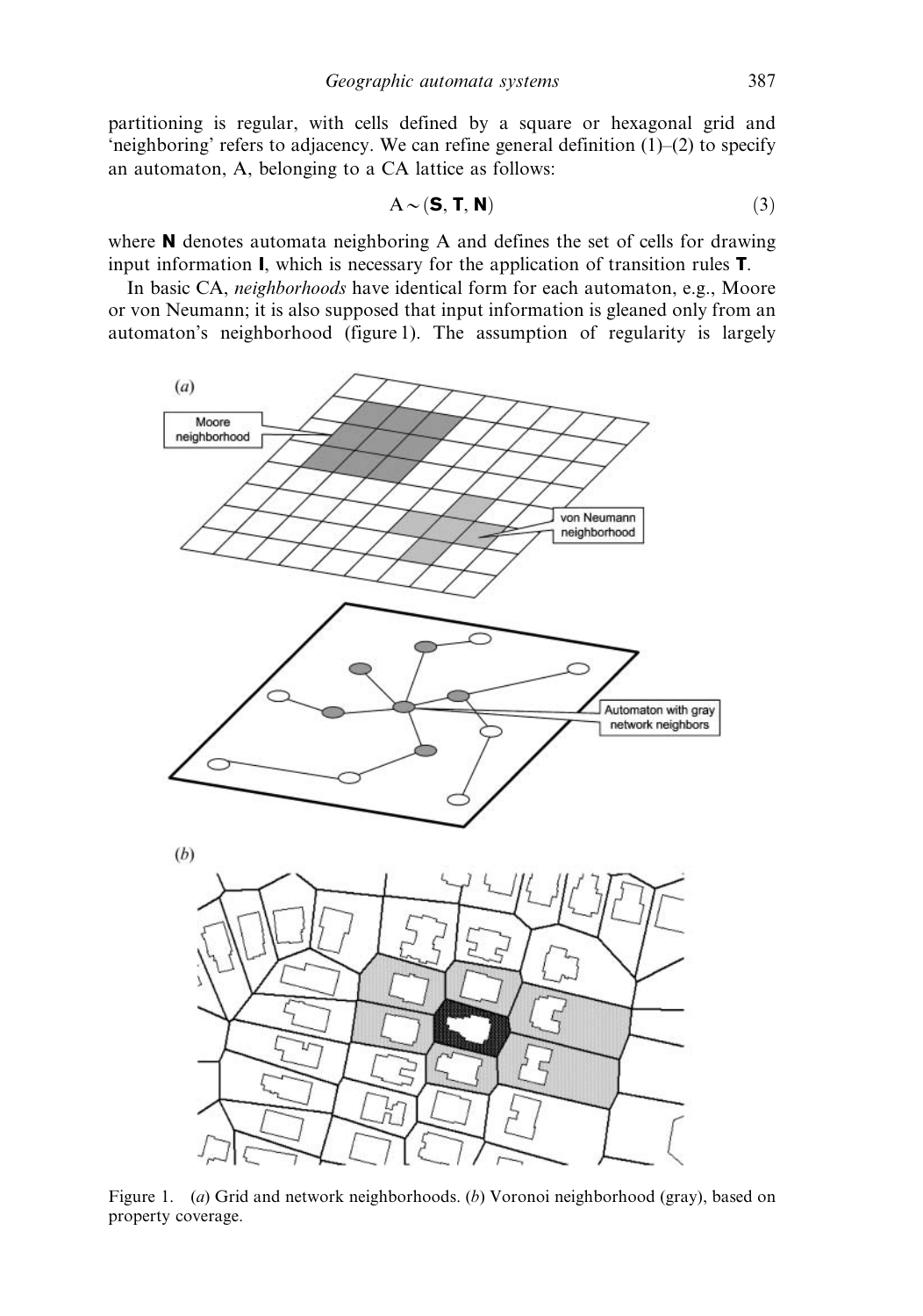superficial, however, and CA have been implemented on a variety of non-regular tessellations: arbitrary networks, irregular partitions given by GIS-based coverage of land parcels, and Voronoi tessellations (Benenson et al. 2002, O'Sullivan 2001, Semboloni 2000, Shi and Pang 2000). In this case, the form of the neighborhood and the number of neighbors varies between automata of the CA. An assortment of definitions of neighborhoods, based on connectivity, adjacency, or distance can be applied to these generalized CA.

The weakness of the CA approach is the inability of automata cells to move. Despite repeated attempts to interpret units' mobility (Benenson 1998, Schofisch and Hadeler 1996, Wahle et al. 2001), the genuine inability to allow for automata movement in the CA framework catalyzed geographers' recent interest in MAS. This tendency is especially strong in urban geography, where the CA framework is regarded as insufficient in dealing with mobile objects such as pedestrians, migrating households, or relocating firms.

#### 2.3 Multi-agent systems

Agents are also automata and, thus, incorporate all of the features of basic automata that have just been discussed. However, there are some important distinctions between CA and MAS, particularly when agents are specified with mobility, which is the common interpretation in geographic models.

According to (3), CA are capable of diffusing state information to neighboring automata; however, the individual cells of CA remain fixed in their simulated spaces; they cannot change location. Mobile agents transmit information by themselves, moving to another location, which can be at any distance from an agent's current position. Agents' spatial behavior can manifest more complex forms than simple relocation. For example, landlord agents might perform spatiallymediated sale and purchasing of real estate; the spatial behavior of agents designed to represent car drivers could include the choice of links and turning opportunities at junctions.

Generally, agent automata employed in social science research (Epstein 1999, Kohler 2000) are used to represent individual decision-makers (or, sometimes, groups of decision-makers). Consequently, the states S that are attributed to socialscience agents are usually designed to represent socioeconomic characteristics, and agent transition rules T commonly correspond to human-like behaviors. For the most part, however, work in agent-based simulation in the social sciences outside geography is non-spatial in nature, as are the tools that are used. Many of the decisions and behaviors of geographic agents are spatial in nature, and this distinguishes agent tools necessary for geographic applications.

#### 3. A rationale for *Geographic* automata systems

Despite their potential for urban simulation, CA and MAS are limited in their geographic functionality when considered in isolation. The limitations stem from the disjunction between the tools and our understanding of the spatial dynamics of the systems they are used to simulate. In many cases, the simulated entities represented by CA and MAS models do not behave as we understand they should, largely because the modeling framework will not permit them to.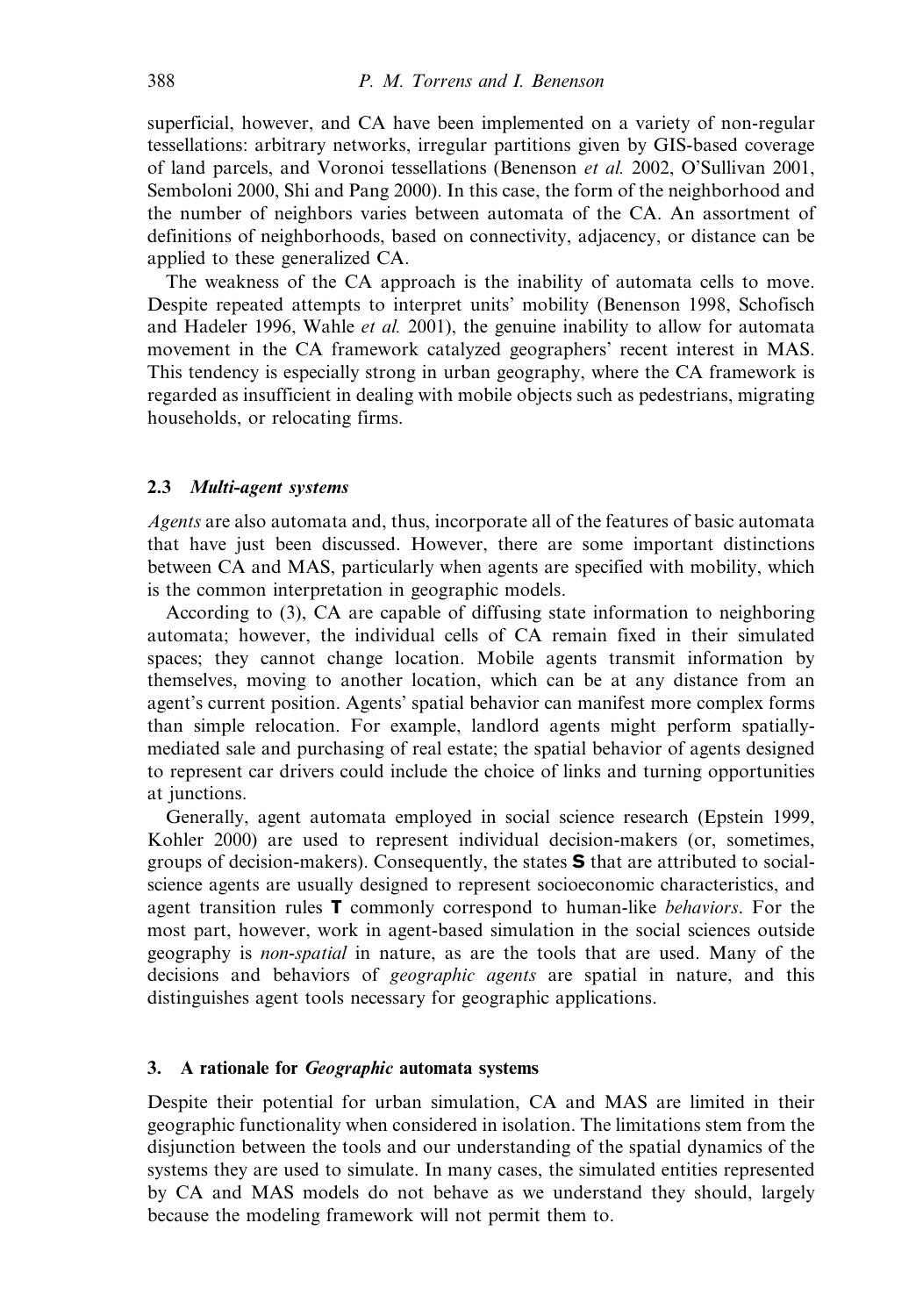General automata are characterized by states S and transition rules T that govern the change of states. Intuitively, we might identify several internal characteristics that are essential to geographic automata:

- A typology or ontology of automata based on the ability to relocate;
- The space in which they are situated;
- The spatial relationships between automata;
- The processes governing the changes of automata location in space.

Simulating geographical systems, then, involves explicit formulation of all these four components.

Neither CA nor MAS can fully provide these requirements in isolation. The geography of the CA framework is evidently restricted because CA are incapable of representing autonomously mobile entities. Individual automata in CA can *diffuse* the information encapsulated in their cell states over automata neighborhoods, but the individual cells themselves are not free to move (Torrens 2004a). At the same time, MAS methodologies and existing tools are over-general and underestimate, if not ignore, the importance of space and spatial behavior.

A truly geographic framework for automata models remains sought after. Despite the widely acknowledged suitability of automata tools for geographic modeling (Gimblett 2002), there has been relatively little exploration into the development of patently spatial automata tools for urban simulation. This is partly due to the history of automata development; automata were pioneered as computing media (Ifrah 2000, Wiener 1961), originally used for the description of networks of units influencing each other by means of signals transferred along links. These networks were used as an abstraction of several phenomena: universal computational devices, neural networks, the human brain, cellular tissue, ecological webs, etc. Interest in CA remained obscure for two decades after these initial developments, until revived by the popularity of John Horton Conway's Game of Life (Gardner 1970, 1971), as well as many applications in physics, chemistry, biology, and ecology (Wolfram 2002).

However, the introduction of automata tools in geography is a relatively recent phenomenon. It took geography, as a discipline, a further twenty years to adopt the concept. Despite direct analogies between land parcels and cells on the one hand and land-uses and cell states on the other, geographical applications of CA models were few and far between (Benenson and Torrens 2004a). A few sound examples published in the 1970s (Chapin and Weiss 1968, Nakajima 1977, Tobler 1979) were nonetheless ignored, before interest was revived in the 1980s (Couclelis 1985, Phipps 1989). However, it was not until the 1990s that CA modeling became a widespread research activity in geography, popularized by applications in urban geography (Batty et al. 1997).

The study of MAS has taken place much more recently than that of CA. Humanbased interpretations of MAS have their foundation in the work of Schelling and Sakoda (Sakoda 1971, Schelling 1969, 1971, 1974, 1978). Just as with CA, the tool began to feature prominently in the geographical literature only in the late-1990s (Benenson 1999, Dijkstra et al. 2000, Portugali et al. 1997, Sanders et al. 1997), following its introduction in ecology and economics (De Angelis and Gross 1992, Tesfatsion 1997). Until recently, the mainstream of MAS research in geography involved populating regular CA with agents of one or several kinds, which could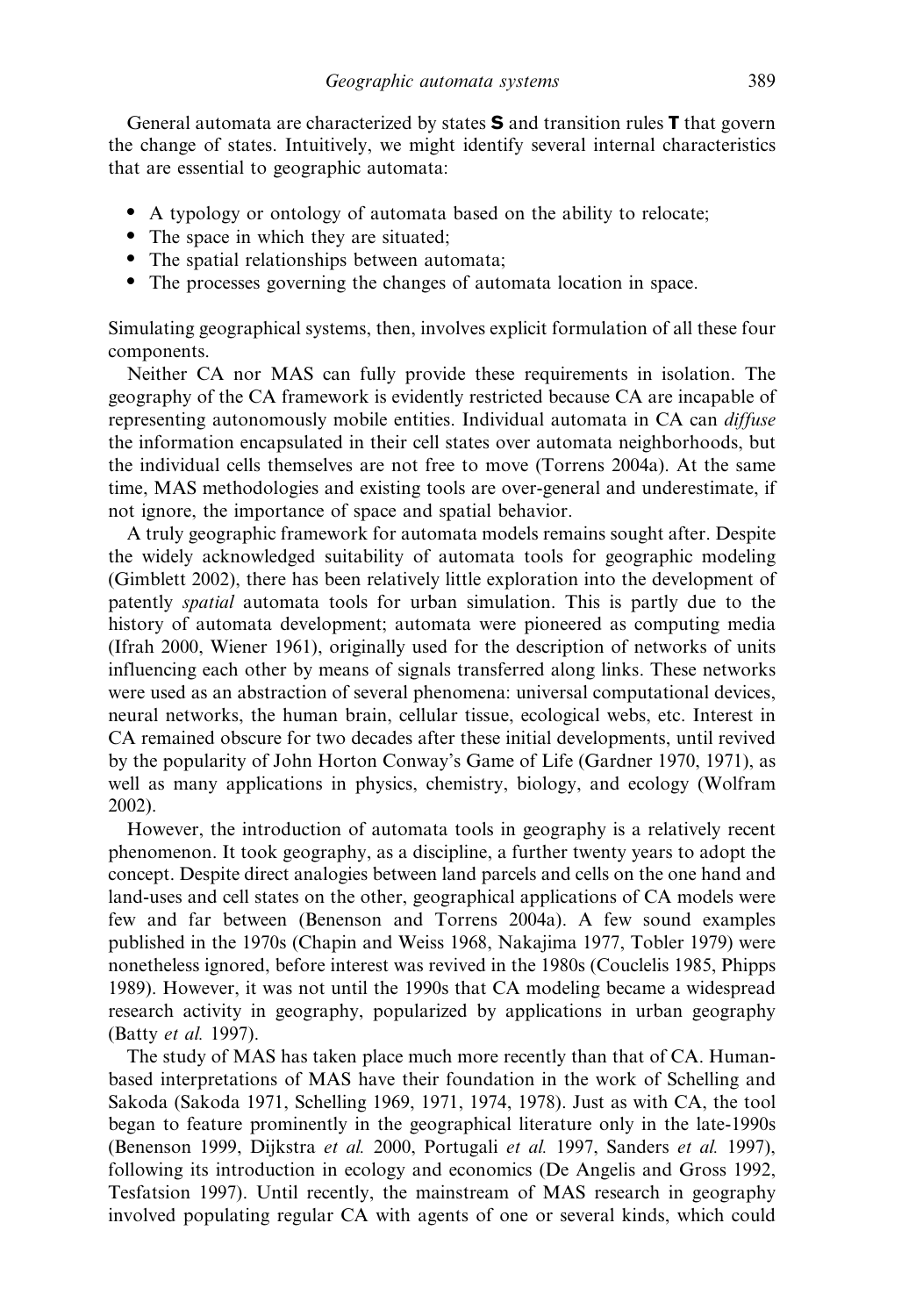migrate between cells, or simply reinterpreting CA as agent-based models, by attributing anthropomorphic state variables to cells. Often, it is assumed that agents' migration behavior depends on the properties of neighboring cells and neighbors (Epstein and Axtell 1996, Portugali 2000). Very recent explicit agentbased models locate agents in relation to real-world geographic features, such as houses or roads, the latter stored as GIS layers (Benenson et al. 2002) or landscape units—pathways and view points (Gimblett 2002). These models clearly demonstrate the potential of MAS for modeling the intricacies of human spatial behavior. But, we argue, the work can be taken much further.

As a spatial science, geography concerns itself with the behavior and distribution of objects in space. In dynamic spatial systems, many of these objects change their properties and/or location; the goal of a geographic model is to mimic these activities and their consequences, often at multiple scales. In what follows, we present a framework that aims to infuse spatial properties into automata tools, based on the assumption that geographic objects—agents and features—are all individual automata and, as characteristic of automata, their rules of behavior can be defined *a priori*, with focus on their spatial properties and behaviors. A geographic system can be thus modeled as a collection of geographic automata, as a Geographic Automata System.

#### 4. Geographic Automata Systems

A Geographic Automata System (GAS) consists of geographic automata of various types or ontology. In general, automata are characterized by states and transition rules. In the case of geographic automata, we introduce functionality to enable the explicit consideration of *space* and *spatial behavior*. In CA, pre-defined partitions are often used as a proxy for geography. The approach that we adopt with GAS differs; instead of pre-defined partitions, we introduce a set of geo-referencing rules for situating geographic automata in space. Likewise, we define neighborhood rules, rather than relying on fixed neighborhood patterns that are incapable of being varied in space or time once delineated. Considering the mobility introduced by the agent-based paradigm, we define movement rules that allow for the navigation of geographic automata. Formally, a Geographic Automata System, G, consists of seven components:

$$
G \sim (\mathbf{K}; \mathbf{S}, \mathbf{T_s}; \mathbf{L}, \mathbf{M_L}; \mathbf{N}, \mathbf{R_N})
$$
\n(4)

Here, K denotes a set of types of automata featured in the GAS and three pairs of symbols denote a specific spatial mechanism and the rules that determine its dynamics.

The first pair denotes general automata features. It represents a set of *states* S, associated with G, and a set of state transition rules  $T<sub>s</sub>$ , used to determine how automata states should change over time.  $S$  consists of subsets of states  $S^k$ , characteristic of automata of each type  $k \in K$ . The second pair represents location information. L denotes the geo-referencing conventions that dictate the location of automata in the system and  $M<sub>L</sub>$  denotes the movement rules for automata, governing changes in their location in time. According to general definition  $(1)$ – $(2)$ , state and location transitions depend on automata themselves and on input (I), given by the states of neighbors. The third pair in  $(4)$  specifies this condition. **N** represents the neighbors of the automata and  $R_N$  represents the rules that govern changes of automata relations to the other automata.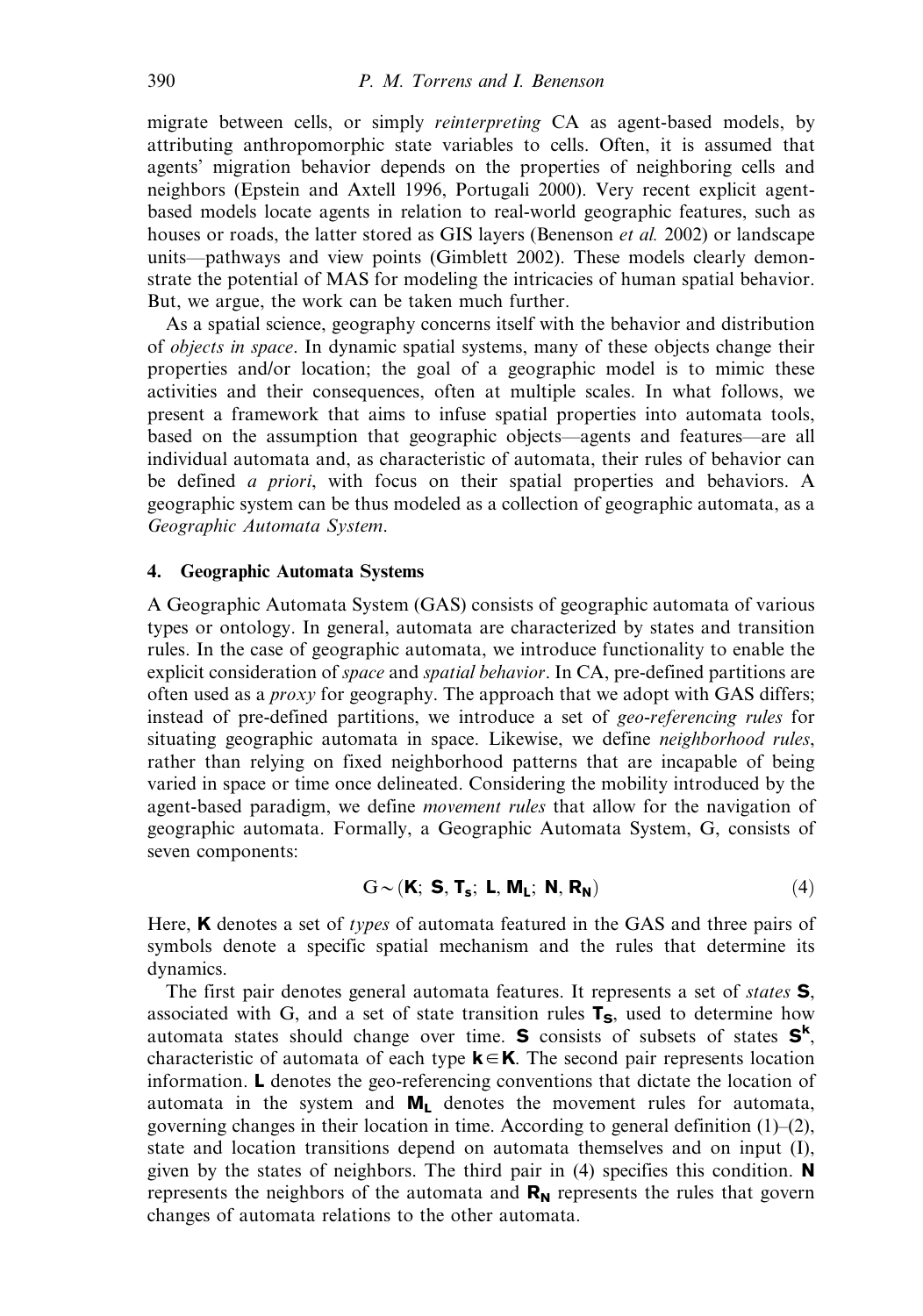The general automation process (2) can be specified in terms of the framework laid out above. Let us consider a geographic automaton G at time t with state  $S_t$ ; it is located at  $L_t$ , and its external input,  $I_t$ , is defined by its neighbors  $N_t$ . To animate, or spatially enable GAS, state transition, movement, and neighborhood rules— $T_s$ ,  $M_l$ , and  $R_N$ —should be applied to each G, and this results in a new triplet:  $S_{t+1}$ ,  $L_{t+1}$ , and  $N_{t+1}$ :

$$
\mathbf{T}_{\mathbf{S}}: (S_t, L_t, N_t) \rightarrow S_{t+1}
$$
\n
$$
\mathbf{M}_{\mathbf{L}}: (S_t, L_t, N_t) \rightarrow L_{t+1}
$$
\n
$$
\mathbf{R}_{\mathbf{N}}: (S_t, L_t, N_t) \rightarrow N_{t+1}
$$
\n(5)

Exploration with GAS then becomes an issue of qualitative and quantitative investigation of the spatial and temporal behavior of G, given all of the components defined above. In this way, GAS models offer a framework for representing *spatially* enabled interactive behavior of elementary geographic objects in a system. Let us specify GAS components further.

#### **4.1** Geographic automata types,  $\boldsymbol{K}$

As mentioned, GAS may be composed of automata of different types. At an abstract level, we can distinguish between *fixed* and *non-fixed* geographic automata. Fixed geographic automata represent objects that do not change their location over time and thus have close analogies with CA cells. For example, in the context of urban systems, a variety of infrastructure objects may be specified as fixed geographic automata: road links, building footprints, parks, households, etc. Fixed geographic automata may be subject to any of the transition rules outlined already, except rules of motion  $M<sub>L</sub>$ .

Non-fixed geographic automata symbolize entities that change their location over time. The full range of rules for GAS can be applied to non-fixed geographic automata, including movement rules. Typical examples of non-fixed urban automata include pedestrians, vehicles, householders, landlords, etc.

A geographic system usually contains objects of both fixed and non-fixed types. For example, in a model of housing dynamics, apartments and houses might be represented by fixed geographic automata, with state variables describing their characteristics that are important for residential choice: number of rooms, floor level, value, architectural style, the year of establishment, presence of elevators, etc. Non-fixed geographic automata in a housing context might represent householders, with state variables including economic status of a family, mean age of parents, and number of children. In the case of cars as non-fixed automata, state variables of relevance to the movement rules of the GAS may include heading, speed, progress toward destination, etc. (Torrens 2004a).

#### 4.2 Geographic automata states and state transition rules, S and  $T_s$

The characteristics of fixed and non-fixed automata often depend on each other. For example, the value of an apartment depends on real estate in the property and property's neighborhood and on the structure and neighborhood population. Consequently, a transition rule,  $T_{\text{propertyvalue\_update}} \in T_s$  that describes the change in value of real estate should depend on the states of the fixed automata representing real estate and, importantly, on the states of non-fixed automata representing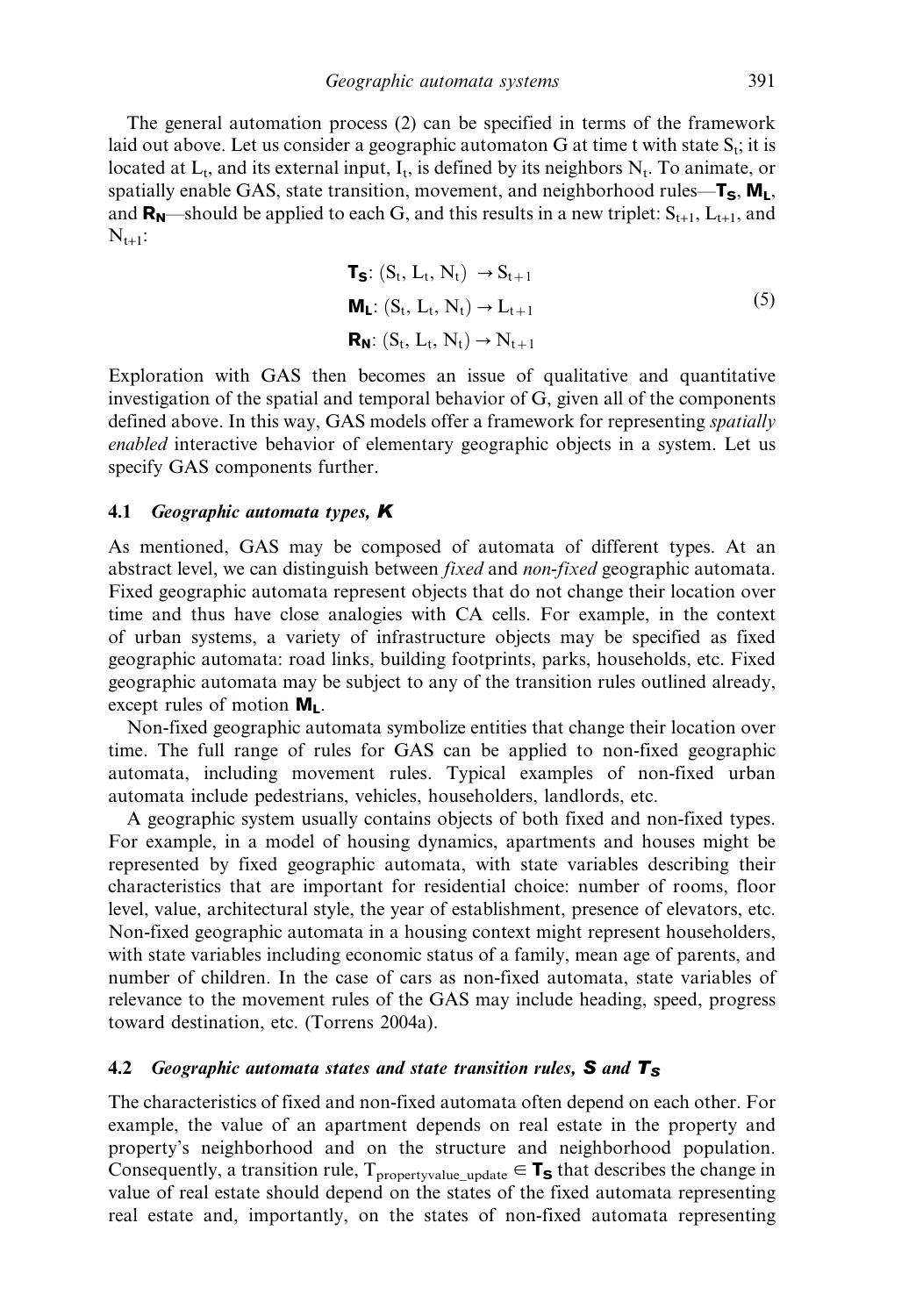householders that occupy them. In the same manner, a transition rule Thousehodereconomicstate update  $\epsilon \mathbf{T}_s$ , describing changes in the economic status of householders, a rule  $M_{\text{householder\_relocate}} \in M_L$ , describing the way householders choose new residence, and a rule R<sub>householderneighbors</sub> update  $\in \mathbf{R}_N$ , describing how householders' neighbors are determined depend on the states of the real estate and on attributes of the householders that occupy it.

It is worth mentioning that, in the context of the GAS framework, CA are artificially closed, simply because cell-state transition rules are generally driven only by cells. In GAS, infrastructure objects' transition is governed by other relevant objects acting upon and within them. This is a crucial concept for simulating human-driven systems, in which people interact and are affected by their environments.

#### 4.3 Geo-referencing conventions and migration rules,  $\boldsymbol{L}$  and  $\boldsymbol{M_L}$

Geo-referencing conventions L govern how geographic automata are registered in space. Fixed geographic automata can be geo-referenced by recording their position coordinates, which do not change in time. Non-fixed geographic automata may move and this demands specific conventions regarding L. It is also worth noting that there are instances in which geo-referencing is dynamic for the geographic automata that represent infrastructure objects, for example, when land parcel objects are subdivided during simulation.

Formally, we say that automata in a GAS can be geo-referenced to simulated spaces *directly* and *indirectly*.

Direct geo-referencing follows a vector GIS approach, using coordinate lists. Such a list indicates all spatial details necessary to represent automata as a spatial object: boundaries, centroids, node's location, etc. Fixed geographic automata are located by means of direct geo-referencing. The details of the particular rules depend on the automata employed in a modeling exercise. For typical urban objects such as street segments or buildings, polylines, 2D basement polygons, or 3D prisms may be used to register objects in space. Varying resolutions may be employed, depending on the model application. For example, when modeling housing dynamics at a 'microscopic' scale, building footprints, outer borders, and road segments may be required (figure 2a). However, in other cases, this amount of detail may not be needed and the centroid of a building and centerlines of road segments may be enough to register



Figure 2. Direct geo-referencing. (a) Buildings are represented by means of foundation contours; road segments by means of road boundaries, (b) Buildings are represented by means of foundation centroids; road segments by means of a road segment centreline, (c) Building centroids and roads are represented by cells.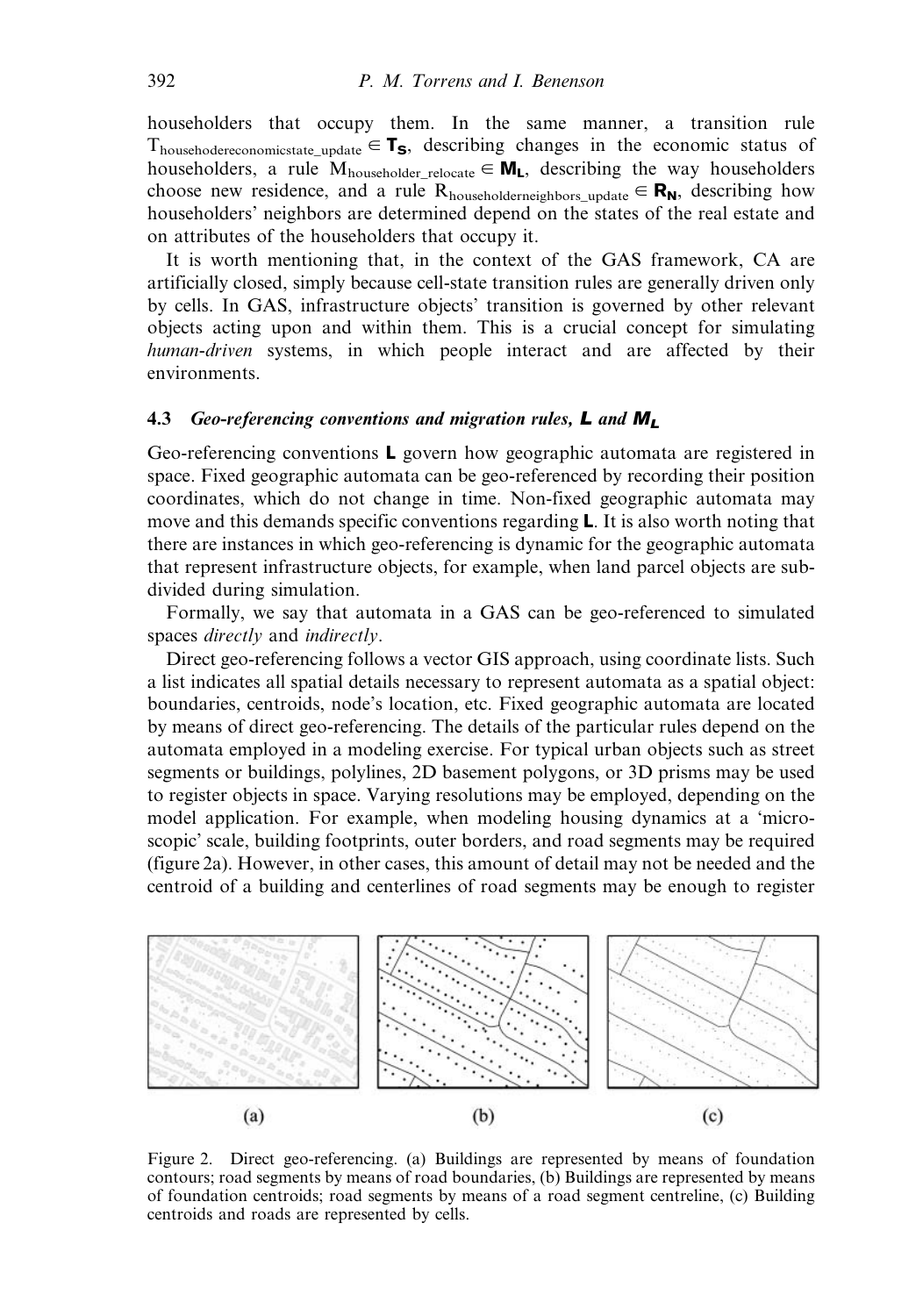automata in the model (Figure 2b). In abstract models, cell-based approximations may suffice (Figure 2c).

The second method by which geographic automata might be geo-referenced, indirectly, is by *pointing* to other automata. For example, in the instance of a model of property dynamics we can geo-reference householders by address (Figure 3a). Landlords provide a more complex example: they can be geo-referenced by their home addresses, while pointing to the properties that they own might be more important for modeling urban dynamics (Figure 3b). Indirect referencing is mostly relevant for non-fixed geographic automata, but can also be used for fixed geographic automata, e.g., for apartments in a building. It is convenient for dynamic modeling, with references varying as a simulation evolves.

Different formulations of  $M<sub>L</sub>$  offer great potential for encoding the motion of traveling objects—vehicles, pedestrians, householders, institutions, etc. They can be based on repel-attract-synchronize interactions between neighbors, as developed, for example, in Animat research (Meyer et al. 2000) and in the gaming industry (Reynolds 1999) or, in traffic models, through the specification of rules for collision avoidance, obstacle negotiation, lane-changing, flocking, behavior at junctions, etc. (Torrens 2004a). At the same time,  $\mathbf{M}_1$  can code the changes in relationships to locations, such as ownership following spatially-mediated sale and purchasing of real estate.

## 4.4 Neighbors and neighborhood rules, **N** and  $R_N$

Neighbors N for fixed geographic objects are relatively easy to define, simply because the objects are static in space. There is a variety of geographical ways to do that—via adjacency of the units in regular or irregular tessellations, connectivity of network nodes, proximity, or via human-like measures such as accessibility or visibility.

Neighborhood rules  $R_N$  account for variation of spatial relationships between geographic automata in time. In an urban context, it might be important for fixed objects, when, for example, the neighborhood relationship between buildings is based on accessibility, and could be established, for example, if a path opened up between two buildings, or connected an existing building to a new construction. However, non-fixed automata pose a real challenge, because their neighborhood relations are usually dynamic in space and time.



Figure 3. Indirect geo-referencing by pointing. (a) Locating households by pointing to the houses they occupy, (b) Locating a landowner by pointing to its properties.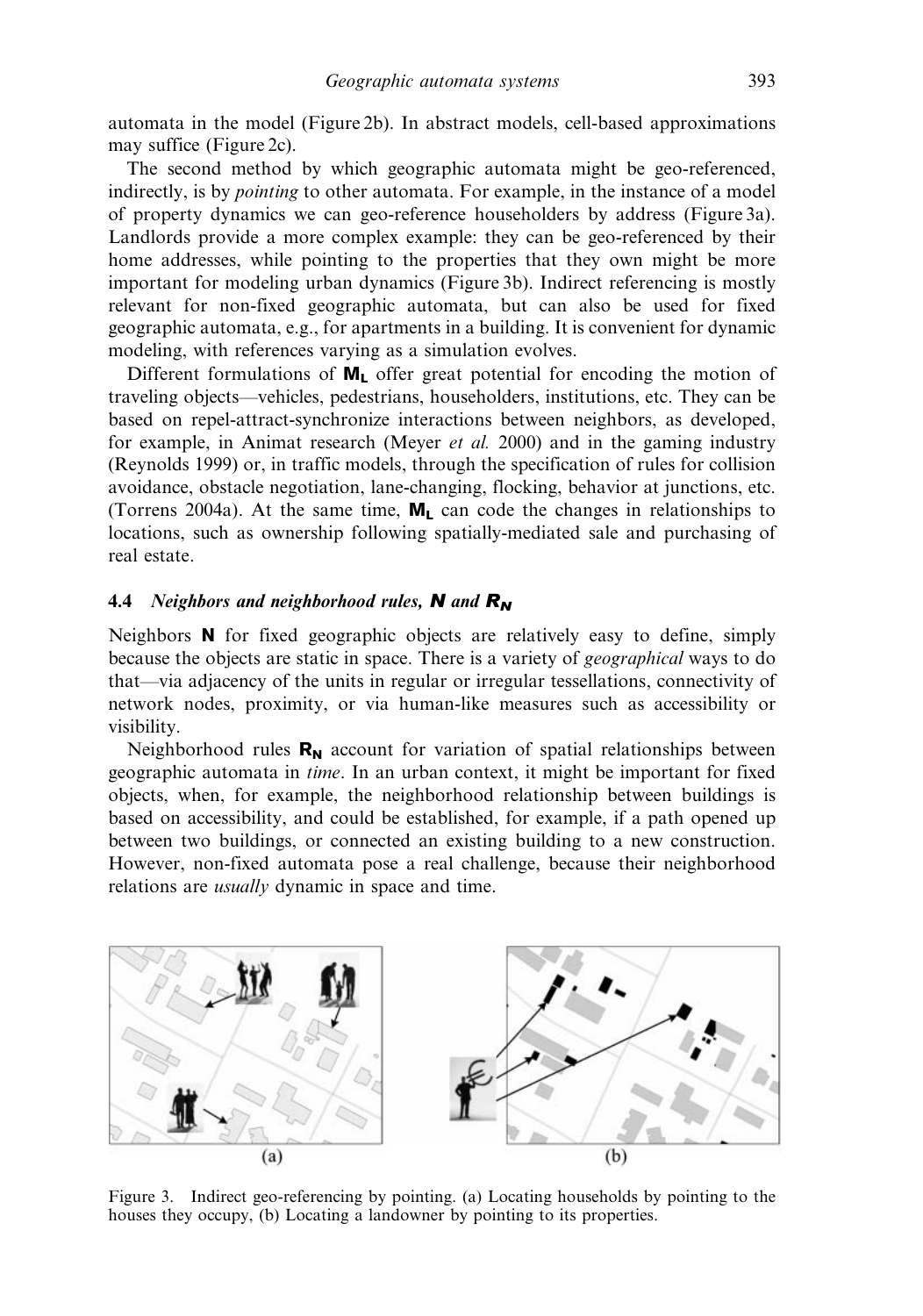Straightforward definitions, via distance and nearest-neighbor relations, as used in Boids models (Reynolds 1987), can be evidently employed, but can become very heavy computationally for GAS containing many automata or when more complex measures of proximity, such as visibility or accessibility, are involved. In this case, when geo-referencing rules L are based on indirect location, GAS provide a general solution—two indirectly located automata can be considered as neighbors, when the automata they point to are neighbors. For example, in figure 4, two households are established as neighbors by assessing the neighborhood relationship between the houses in which they reside.

The idea of GAS is not a panacea, but a conceptual framework aimed at unified bottom-up description of geographic reality as we see it. We have reviewed the available urban modeling literature and our review demonstrates that each of the examined models can be easily reformulated as a GAS, with transition rules formulated in the form of  $(4)$ – $(5)$ , and we take this as a promising sign (see Table 2 at the end of the paper). The predominant absence of non-fixed automata, and general lack of location rules in the models documented in Table 2 is worth noting.

# 5. Geographic Automata Systems as a dynamic extension of Geographic Information **Systems**

#### 5.1 Geographic Automata Systems and vector and raster models

Geographic automata models are tightly bound to vector GIS. First, geographic automata of many types correspond to GIS features, which can be used to derive automata location, and for fixed geographic automata, it is done directly, by using



Figure 4. Neighbor relationships for indirectly located geographic automata. Two households are neighbors if they are located in the same property or in neighboring properties.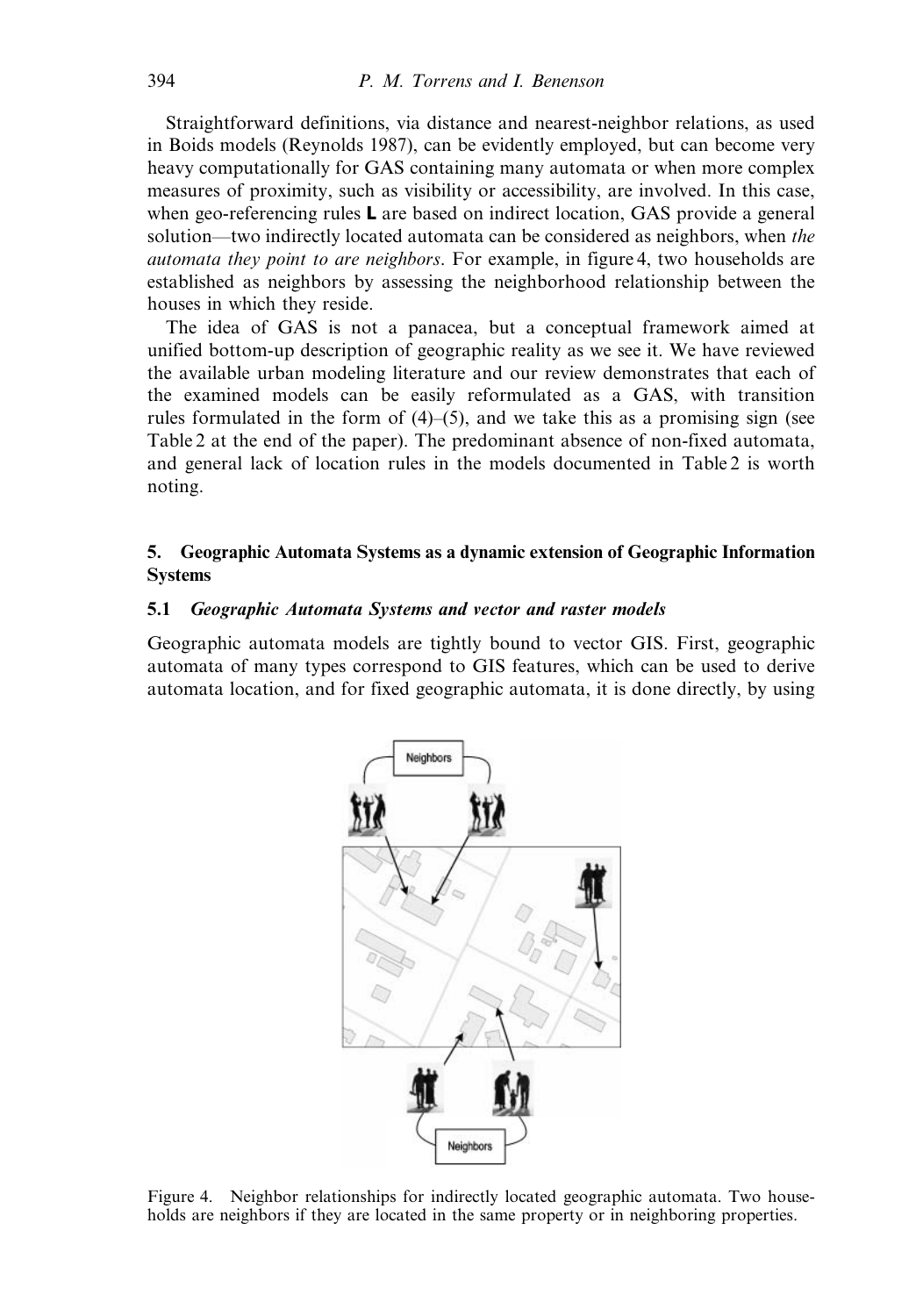the coordinate representation of a corresponding GIS feature. Second, the majority of relationships between geographic automata can be naturally evaluated within vector GIS: standard overlay operators such as point-in-polygon, buffering, intersection, etc., make it possible to determine how automata are situated in relation to other automata. More specifically, neighborhood rules are readily available for evaluating adjacency, contiguity, continuity, distance, accessibility, visibility, and so on.

In many ways, GAS move far beyond vector GIS, just as CA models go far beyond raster GIS. First, this relates to GAS object types—GIS features do not cover all the variety of geographic automata types. Landlords, as part of housing GAS, are a typical example of this kind: their own location might not be important for the model, while the location of the real estate that they possess really is. Consequently, the location of landlords in such a housing model should be implemented by pointing to real estate holdings. Second, GAS are dynamic, while GIS are not. The essence of GAS is in the rules of state, location, and neighborhood transitions— $T_s$ ,  $M_L$ ,  $R_N$ —which do not have analogies in GIS. GIS would benefit from the introduction of automata-like functionality.

While GAS have obvious affiliations with vector GIS; they are also functionally connected to raster GIS. Each pixel of a raster layer can be regarded, at least morphologically, as an automata cell, geo-referenced by column and row positions within a GIS scene. Based on these coordinates, one can easily consider a point or square representing the cell as a feature of vector GIS, and the latter fully enable vector GIS functionality, including estimation of relations between objects. Nonetheless, the conceptual difference between features originating from cells of raster and features of vector GIS layers still remains; the latter are normally chosen to represent real-world objects, while the former are not. The choice of a raster or vector view is beyond the GAS scheme and evidently depends on the goal of a model. Irregular tessellations based on land partition fit naturally into real-world simulations, while raster representations essentially simplify neighborhood definitions and might be chosen for abstract modeling.

## 5.2 Interfacing Geographic Automata Systems with GIS and GIS data

Information collection is now much more pervasive than before (Brown and Duguid 2000), and high-resolution spatial databases for land-use, population, real estate, and transport are now widespread (Torrens 2004b). Automated procedures for data collection—multi-channel remote sensing, aerial photography, etc.—have provided new information at fine resolutions, both spatial and temporal with added-value created by interpreting these data. New databases and the abilities of GIS to register data spatially, to use spatial analysis to shape data as layers of objects, and to estimate relationships between them (Benenson and Torrens 2004b), provide an extraordinary foundation for GAS modeling framework.

Recent advances in GIS technology also guarantee a functional GIS background for potential GAS computational environments. A number of GIS libraries can be interfaced with other software through the Component Object Model (COM) (Microsoft Corporation and Digital Equipment Corporation 1995, Ungerer and Goodchild 2002) or technologies such as JavaBeans<sup>®</sup> (Sun Microsystems 2002). Indeed there are opportunities to extend regular vector GIS, especially open source GIS (Baylor University 2002, Centre for Computational Geography 2002) toward GAS; recent raster GIS extensions toward CA provide a proof-of-concept for such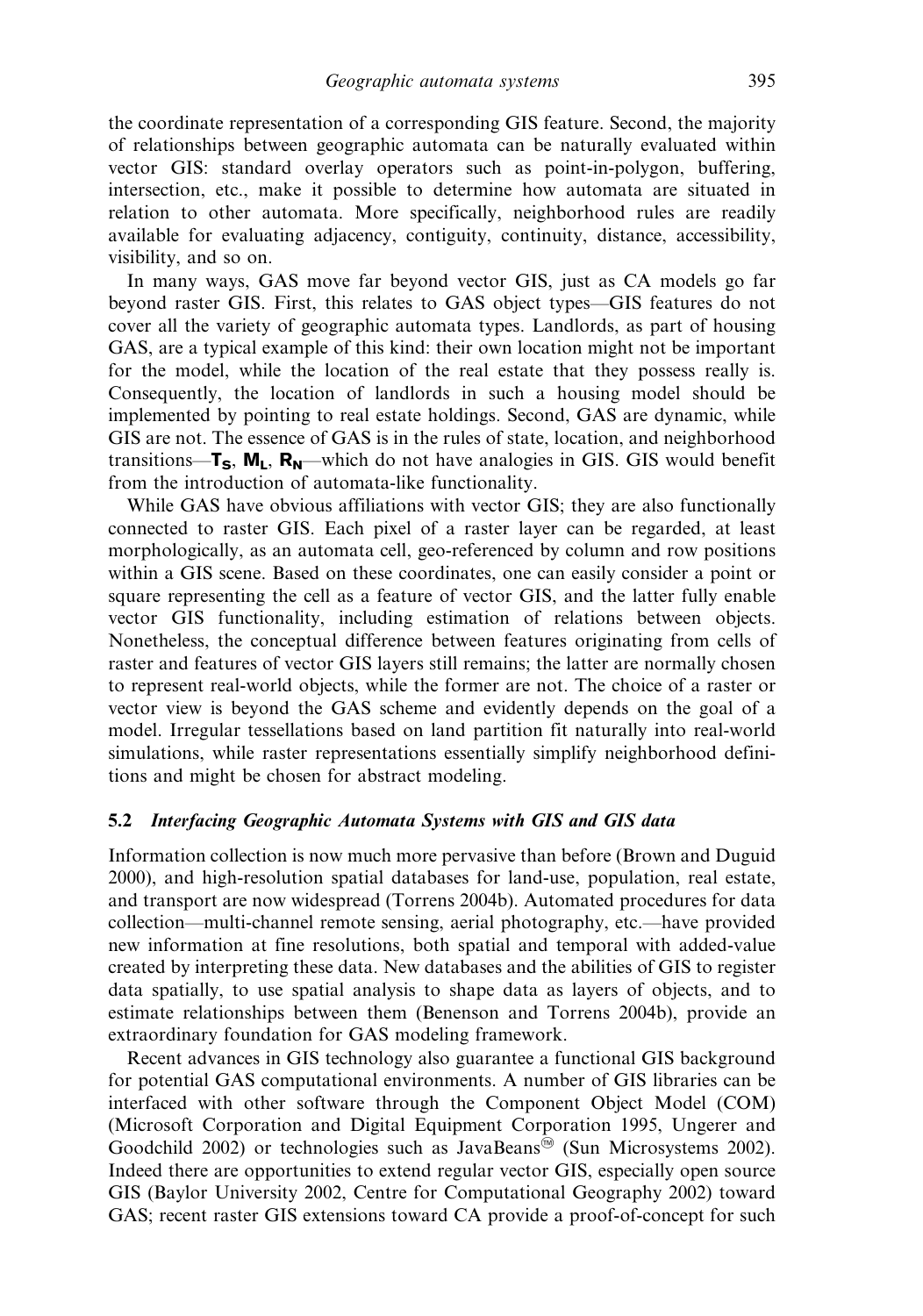development (Clark Labs 2002). Finally, GIS are an excellent tool for visualizing, and querying, the outcomes of GAS simulations.

# 6. From GAS to Dynamic Spatial Systems

So far, we have focused on two notions merged within the GAS abbreviation, namely on 'Geographic' and 'Automata.' The third one—'System'—comes into focus when dynamics of a given GAS model are considered. The GAS approach provides specification of geographic systems, but does not impose limitations on the ways the update rules  $T_s$ ,  $M_L$ ,  $R_N$  are formulated, or how the dynamics of the GAS as a complex system are represented, investigated, and understood. System theory provides a basis for studying GAS models, the latter should unambiguously outline the system concepts it assimilates, just as each CA, MAS, or any other dynamic model should. Let us point to two aspects of system theory that are especially important in GAS application, characterized by many interacting decision makers management of time and self-organization.

## 6.1 Management of time in Geographic Automata Systems

According to (5), the triplet of transition rules  $T_s$ ,  $M_L$ ,  $R_N$ , determines the states **S**, locations **L**, and neighbors **N** of automata at time  $t + 1$  based on their values at time t. It is very well known that different interpretations of the 'hidden' variable time—in a discrete system can critically influence model formulation and resulting dynamics (Liu and Andersson 2004). On the one hand, one can consider time as governed by an external clock, which commands simultaneous application of rules (5) to each automaton and at each tick. On the other, each automaton can have its own *internal* clock and, thus, the units of time in (5) can have different meaning for different automata. Formally, these approaches are expressed as Synchronous or Asynchronous modes of updating of automata states. System dynamics strongly depend on the details of the mode employed (Berec 2002), and the ability to set it up is implemented in the GAS-based modeling environment, as we discuss shortly.

# 6.2 Emergence and self-organization in GAS

From the point of view of system theory, to straightforwardly reflect geographic reality GAS employs *many* interacting automata. It is very well known that if system rules are non-linear and the system is open, then emergence and self-maintenance of entities at above-automata levels become feasible. Ghettos and market areas in urban contexts are an example.

The interactions of GAS automata are 'hidden' within transition rules  $T_s$ ,  $M_L$ , and  $R_N$ , and superficial analysis is sufficient to reveal that non-linearity is characteristic for GAS models. GAS can self-organize in two ways, thus reflecting the afore-mentioned dichotomy of fixed and non-fixed objects. First, fixed automata can change their properties in a way that entails emergence of assembled spatial units; models of voting are an obvious example (Stauffer 2001). Second, the same can happen when non-fixed elements change their locations, as in the examples explored through socio-spatial modeling (Sakoda 1971, Schelling 1969, 1971, 1974, 1978). (We will demonstrate a generalized implementation of Schelling's model in section 7.3.)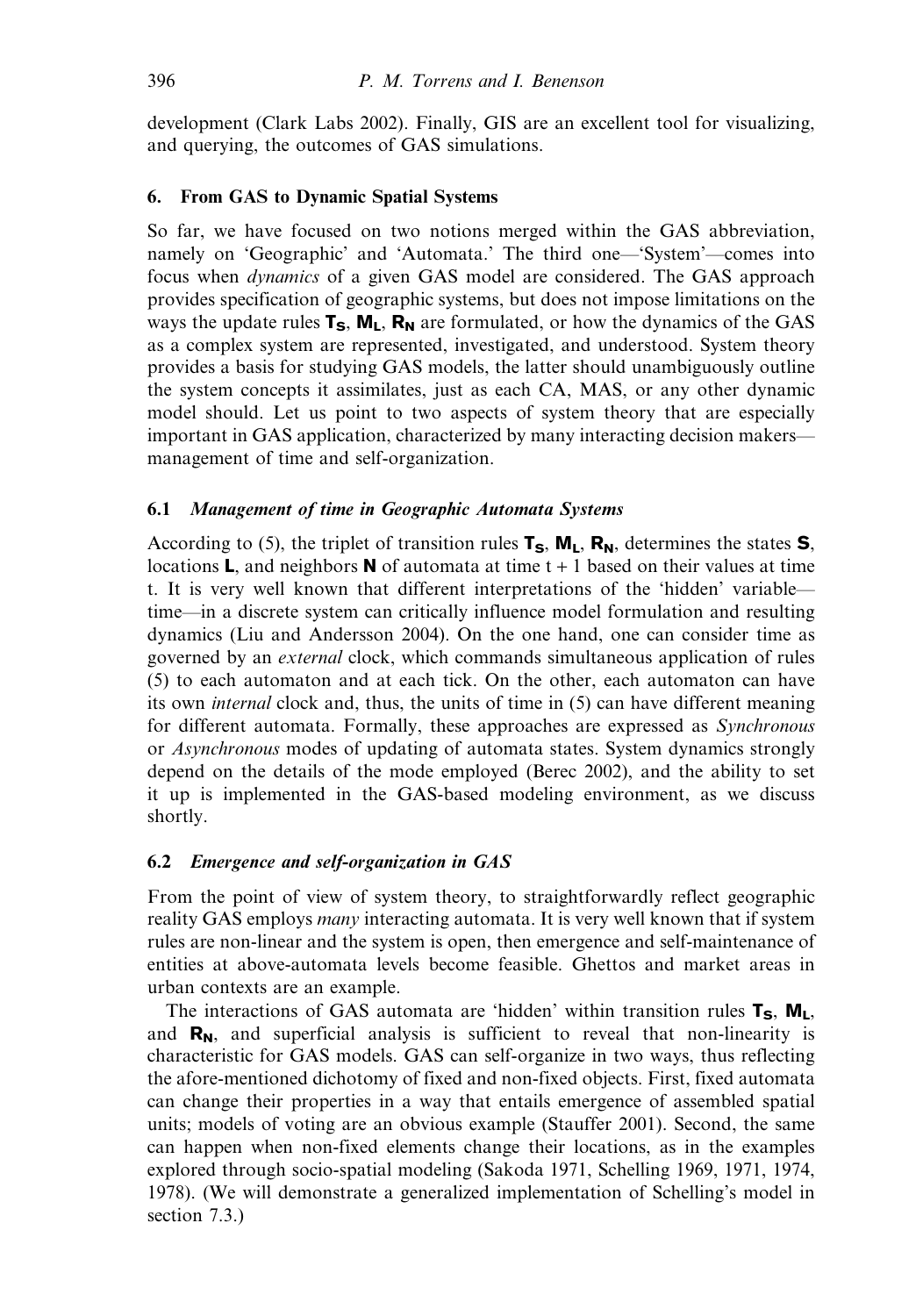The study of emergence and self-organization as well as the possibility of abrupt bifurcations between different dynamic regimes is very often the very goal of a geographic model (urban examples are discussed in Portugali 2000). The phenomena might be especially important for GAS including human individuals, whose behavior is essentially based on the ability to recognize emergence or disintegration of ensembles of objects, as, for example, concentration of householders in particular groups. Any implementation of GAS will be, thus, incomplete, until it incorporates tools for delineating self-organization.

The GAS-based modeling environment OBEUS (Benenson et al. 2004) we discuss shortly can be considered as a demonstration of the constructiveness and usefulness of this approach. In addition to demonstrating proof-of-concept, it sheds light on the issue of translating the GAS framework into a working tool, and offers simple, but efficient approaches to the issue, including simple algorithms aimed at capturing spatial emergence in geographic systems.

#### 7. Implementing GAS framework in an urban context

We will now demonstrate the operational implementation of the GAS framework as spatial simulation software designed to support modeling of complex urban systems, and with application to a generalized segregation model. The software—Object-Based Environment for Urban Systems (OBEUS)—has been developed at the Environment Simulation Laboratory at Tel Aviv University as a software package based on a GAS core. OBEUS itself is best considered as a foundation for developing geographic simulations in the style of other popular social science computing libraries such as Swarm (Minar et al. 1996), RePast (University of Chicago 2004), and the Multi-Agent Modeling Language (MAML) (Gulyás et al. 1999), but differentiated by its emphasis on geography and relationships. Users extend the base OBEUS package to suit their particular modeling requirements. It thus shields the user from much of the overhead required when building a spatial simulation, focusing her attention on specifying the automata objects included in the model and rules of their (spatial) behavior. The software itself is detailed elsewhere (Benenson et al. 2004). In this section, we demonstrate the implementation of the GAS framework in OBEUS, generally with reference to the modeling of urban dynamics, and specifically in the context of Schelling's segregation model.

#### 7.1 Implementing GAS demands in software

The computational background of GAS should provide functionality for the representation of all the components defined by (4)–(5): to characterize and locate geographic automata; to determine neighborhood and other spatial relationships between them; and to formulate state transition, migration, and neighborhood rules. All this inherently fits to an *Object Oriented Programming* (OOP) paradigm and we describe the software designs in OOP-fashion in the proceeding sections.

7.1.1 Universal and User classes. Currently, there are two class levels in the OBEUS scheme: Universal and User-defined. The abstract classes of the Universal category are considered as those that are necessary for simulating any Geographic Automata System. User classes inherit abstract classes, and implement automata and transition rules characteristic of specific phenomena. In what follows, an abstract model of housing dynamics is considered as an example of such a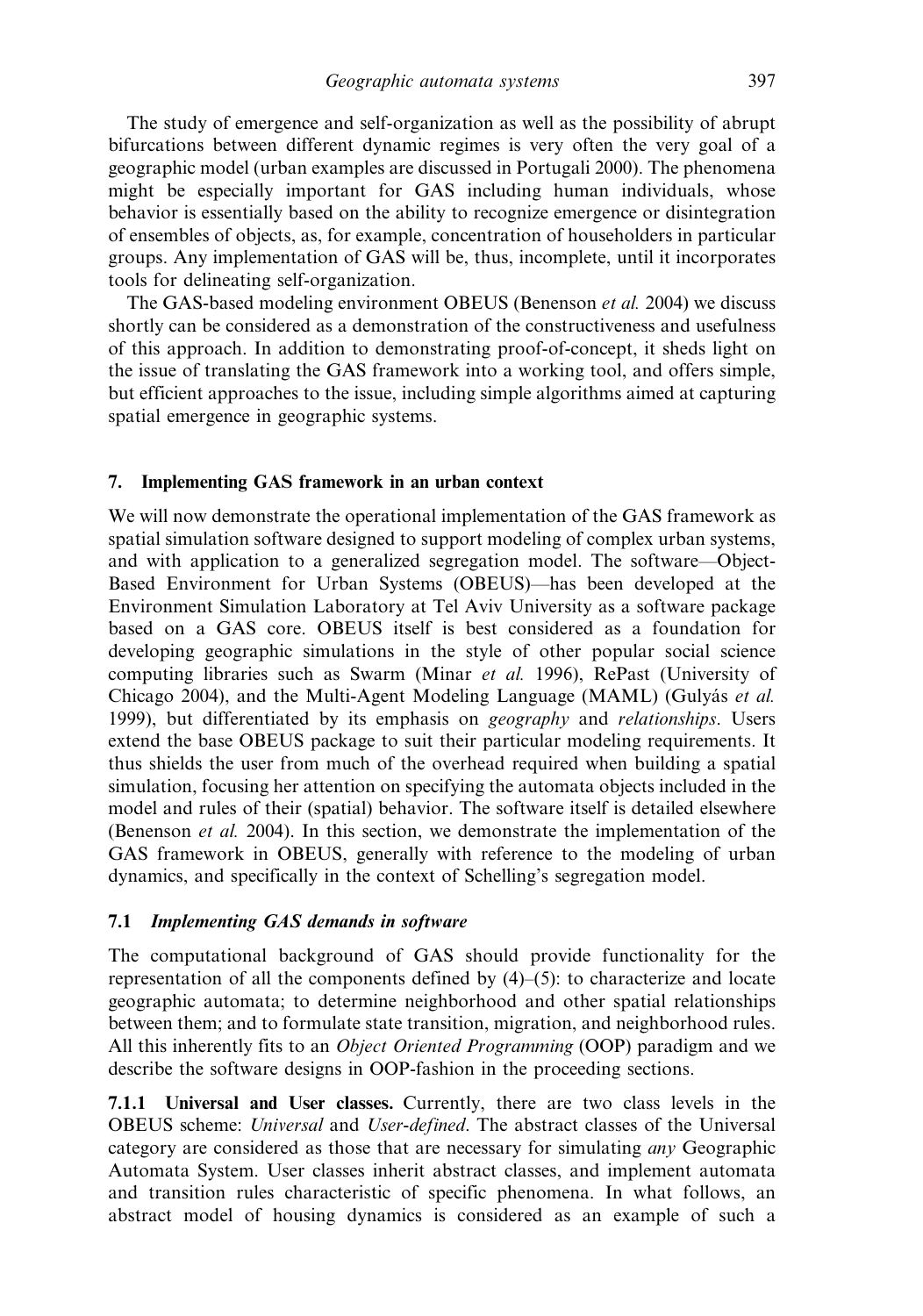phenomenon. User-defined classes reflect specificity in users' models and might be constructed anew, or acquired from previously developed applications and reused.

7.1.2 GAS software as Object-Oriented Database Management Systems. Data storage, updating, querying, and computation within OBEUS environments follows an Entity-Relationship Model (ERM) (Peckham et al. 1995). There are two rationales for this. First, as we noted before, the GAS approach is tightly coupled to vector GIS, which, in turn, is an extension of a relational database. Second, GAS separates automata types  $K$ , states  $S$ , locations **L**, and neighbors **N**. While type and state can be encapsulated within automata themselves, the information on relations between automata and neighbors and, in the case of indirect geo-referencing, location information is attributed to the pair of automata, that is, to relationships between them. Implementation of GAS can evidently benefit if relationships are implemented as separate software objects, as with ERM. To merge an ERM scheme and automata approach, OBEUS is developed as an Object-Oriented Database Management System (OODBMS).

7.1.3 Universal abstract classes. The basic components of GAS are defined in OBEUS with respect to automata types  $k \in K$ , its states  $S_k$ , location L, and neighborhood relations N to other objects. These are implemented by means of three abstract root classes (Figure 5): *Population*, which contains information regarding the population of objects of given type  $\bf{k}$  as a whole; GeoAutomata acting as a container for geographic automata of specific type; and GeoRelationship, which facilitates specification of (spatial, but not necessarily) relationships between geographic automata. This functionality is available regardless of the degree of relationships between automata, whether they are one-to-one, one-to-many, or many-to-many.

The location information for geographic automata essentially depends on whether the object we consider is fixed or non-fixed. This dichotomy is handled using abstract classes, Estate and Agent. The Estate class is used to represent fixed geographic automata (land parcels and properties in a residential context). The Agent class represents non-fixed geographic automata (householders and landlords in a residential context). Following from this, three abstract relationship classes can be specified: EstateEstate, AgentEstate, and AgentAgent. The latter is not implemented because the only way of locating non-fixed agents modeled in OBEUS is by pointing to fixed estates; consequently, direct relationships between non-fixed objects are not allowed (figure 5).

7.1.4 The problem of managing relationships. Relationships in GAS models can change in time and an application of the  $R_N$  rules that describe these changes might cause conflicts, when, in housing applications, for example, a landlord wants to sell his property, while the tenant does not want to leave the apartment. Who has the right to destroy the relationship between the tenant and the property, then? This example represents the general *problem of consistency* in managing relationships. It has no one general solution; one can refer to the computer science literature for complex situations (Peckham *et al.* 1995). In OBEUS, we follow the development pattern proposed by Noble (2000). To retain consistency of relationships, an object on one side, termed the leader, is responsible for managing the relationship. The other side, the follower, is comprised of passive objects. The leader provides an interface for managing the relationship, and invokes the followers when necessary. There is no need to establish leader or follower 'roles' in a relationship between fixed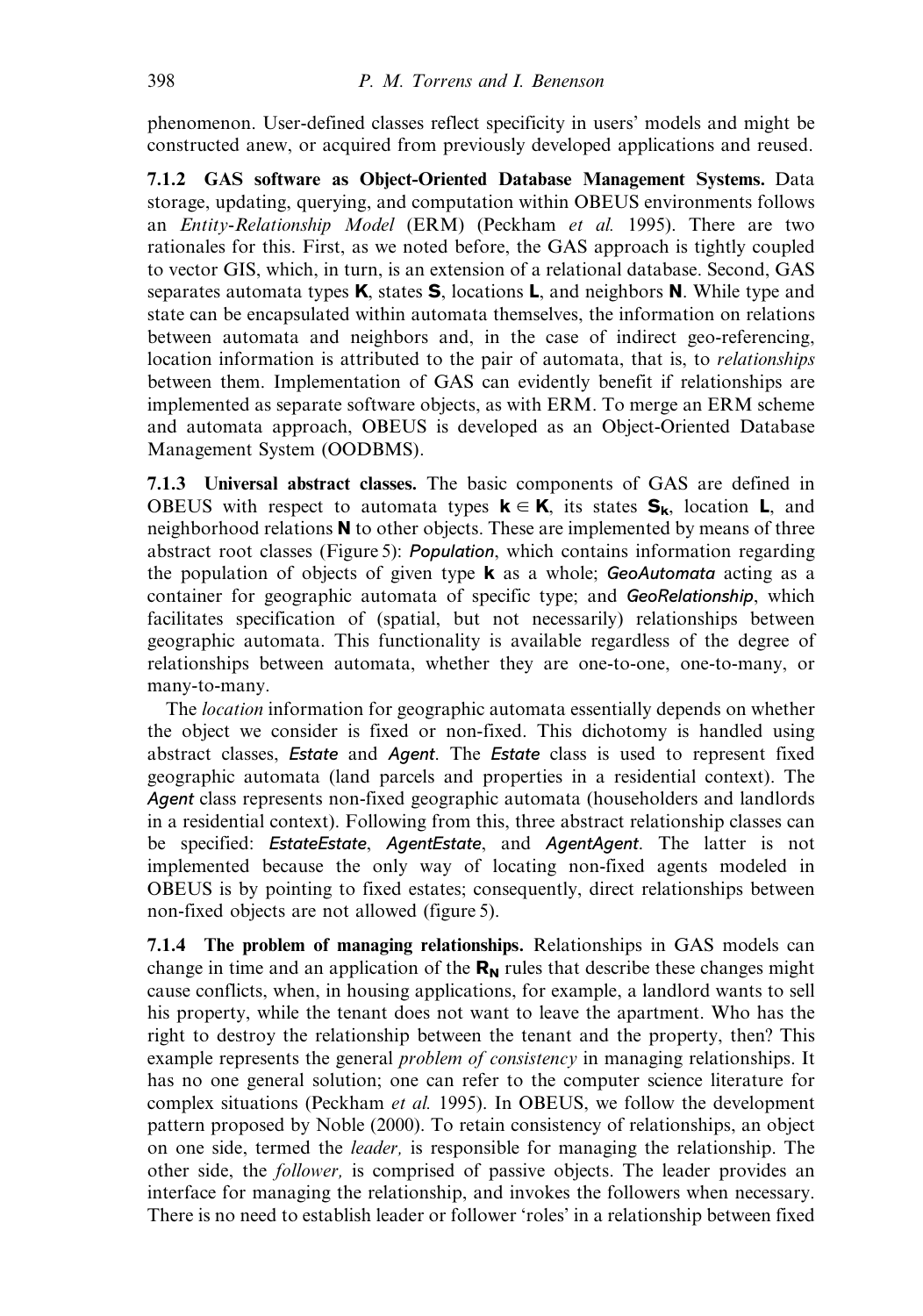

Figure 5. A UML scheme illustrating the abstract-level classes of OBEUS and the example of model-level classes for the Schelling simulation.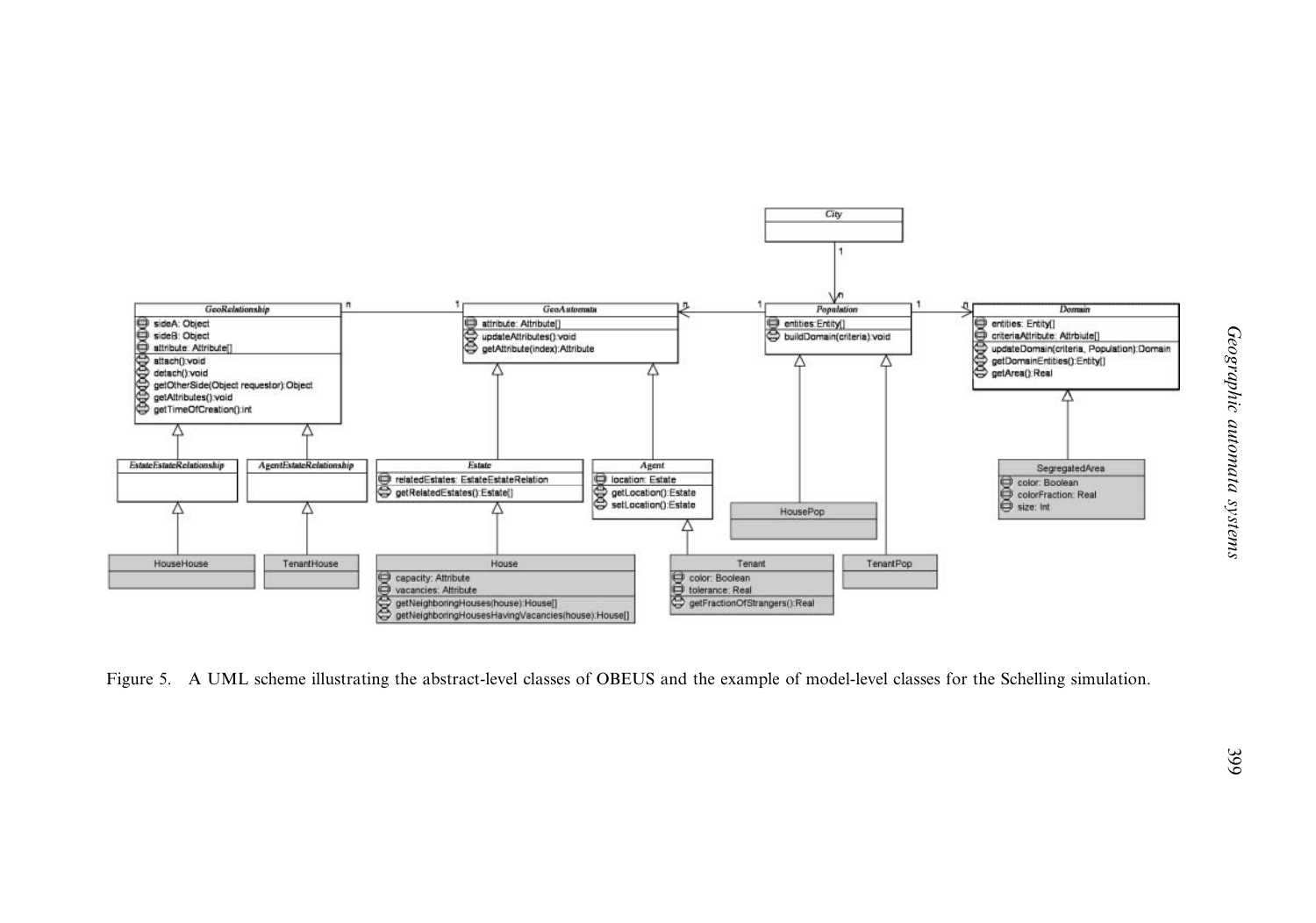objects once the relationship is established, while in relationships between a nonfixed and a fixed object, the non-fixed object is always the leader and is responsible for creating and updating the relationship. For instance, in a relationship between a landlord and her property (when ownership cannot be shared), the landlord initiates the relationship and is able to change it. Accounting for limitations of OBEUS (direct relationships between agents are not allowed) the way to force the tenant to leave the property is to raise their payment. The tenant (the leader in tenantproperty relationship) will likely end the relationship by herself in that case. There is no proof that the majority of real-world situations can be imitated by the leaderfollower pattern, although we are not aware of any natural instance where this pattern is insufficient.

## 7.2 Implementing system theory demands within OBEUS

7.2.1 Management of time. We mentioned the importance of the synchronization mode for dynamic models; the OBEUS architecture utilizes both Synchronous and Asynchronous modes of updating.

In Synchronous mode, all automata are assumed to change simultaneously and conflicts can arise when agents compete over limited resources, as in the case of two householders trying to occupy the same apartment. Resolution of these conflicts depends on the model's context, a decision OBEUS leaves to the modeler. It is worth noting that the logic of synchronous updating often passes conflicts further in time. If two mutually-avoiding agents occupy adjacent locations and simultaneously leave this unfriendly neighborhood, at a given time-step, then in synchronous mode nothing can prevent occupation of these locations by another pair of avoiding agents.

In Asynchronous mode, automata change in turn, with each observing a geographic reality left by the previous automata. Conflicts between automata are thereby resolved, but the order of updating is critical as it may influence results. OBEUS demands that the modeler sets up an order of automata-updating according to a template: randomly, sequence in order of some characteristic, and object-driven approaches are currently being implemented.

7.2.2 Management of self-organizing spatial ensembles. We have also discussed the importance of tools aimed at recognition of the emerging units in software for modeling complex dynamic systems. In urban GAS models, typical examples of self-organizing spatial units are suburbs populated by members of a particular socioeconomic group or areas exhibiting similar land-use. These emerging *spatial* ensembles of geographic automata are supported in OBEUS by means of the abstract class GeoDomain (figure 5). The simplest approach to emergence, determined by the set of a priori given predicates defined on geographic automata is implemented; domains are thus limited to capturing 'foreseeable' self-organization of specific types.

Stated formally, for a given set of predicates C, the set of geographic automata  $D<sub>C</sub>$  form a domain in OBEUS, if

- 1. For each  $G \in D_C$ , a sufficient number of G's neighbors (but not necessarily G itself) satisfy criteria C;
- 2.  $D_C$  contains sufficient number of geographic automata G;
- 3.  $D_{\rm C}$  is 'practically' continuous.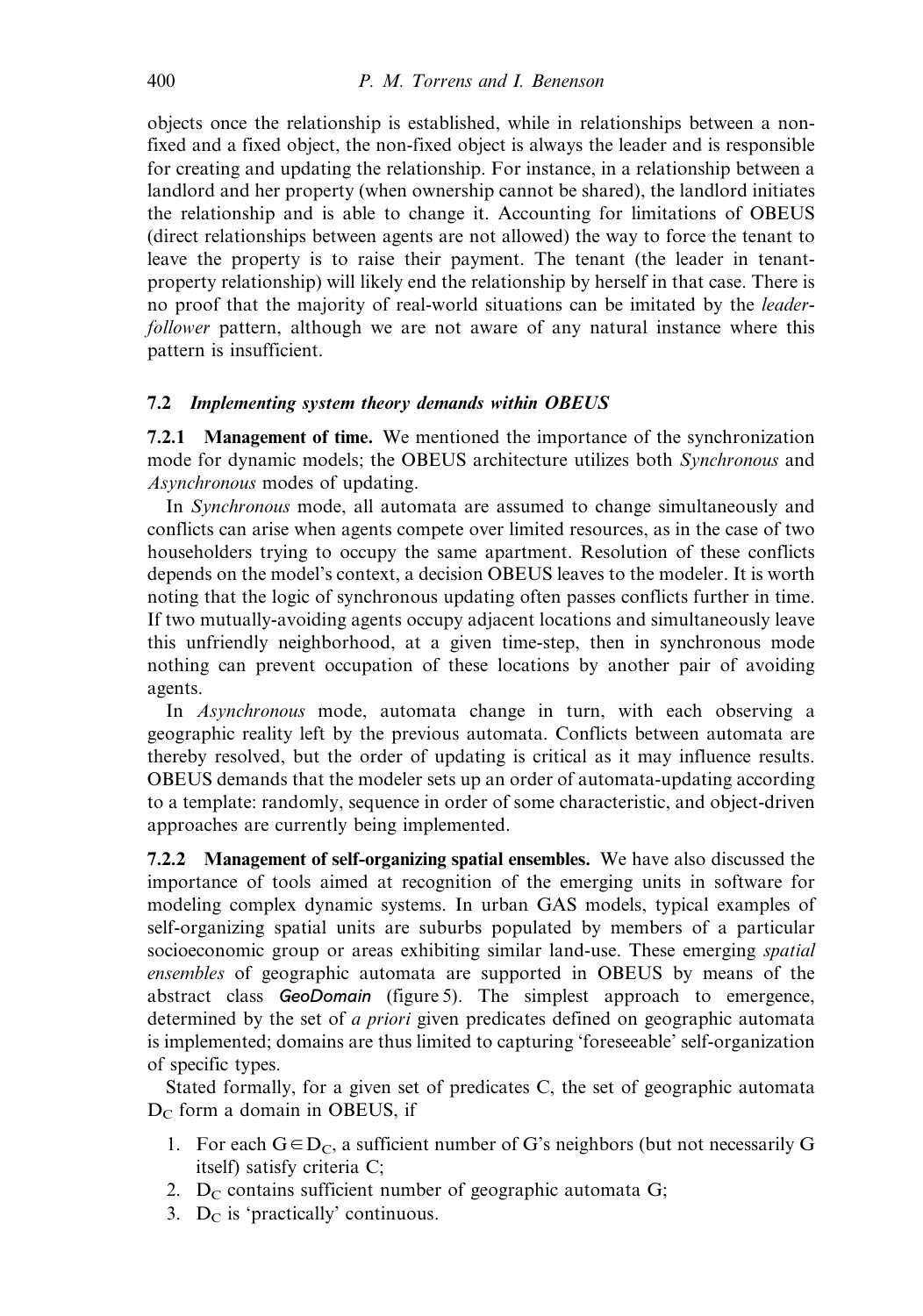This scheme is detailed elsewhere (Benenson et al. 2004).

Finally, a **City** class contains parameters (variables) and methods (mechanisms) relating to a city as a whole (Figure 5).

Inheriting and extending universal classes of OBEUS, we can build an urban geographic system, i.e., specify software objects representing fixed and non-fixed automata, and the geographic mechanisms of their location and relations to other automata. The rules  $T_s$ ,  $M_l$ , and  $R_l$  that eventually drive system evolution become the methods of the classes at the User level.

The next section presents an example of these classes for a Schelling-like simulation (Schelling 1969) of socio-spatial segregation dynamics in a city comprising individual householders and households. It is worth noting that an abstract raster-based version and a version of the model based on a layer of realworld houses have identical formulation in OBEUS; the only difference between the versions is in the definition of neighboring relations between fixed house-automata, encapsulated within the *EstateEstate* class.

# 7.3 A generalized Schelling model as an example of implementing a Geographic Automata Systems approach

In order to demonstrate the usefulness of the GAS concept in modeling urban dynamics, we have formulated Schelling's popular segregation model (Schelling 1969, 1971, 1974, 1978), as a GAS, and in this section we present it in terms of the OBEUS software already discussed.

Schelling's original model was realized using black (B) and white (W) checkers on a chess board. If the fraction of agents of different type (say of W-type for a Bagent) within the neighborhood of a target agent's location is above the tolerance threshold of this agent, then the agent will attempt to relocate to a nearest unoccupied location, where the fraction of different agents is below that threshold. The Schelling model is asynchronous in its handling of time; each agent observes the state of the system as left by a previously-considered agent.

In formulating the model as a Geographic Automata System and implementing it in OBEUS, we assume that agents of two types are located in houses. Houses are characterized by their capacity. Agents differ in their tolerance to agents of an opposite type and react to a fraction of opposite agents in the neighborhood of those houses.

We thus define two types of objects  $(K=2)$ , as denoted in table 1. The implementation accommodates these objects, their relationships, the location agreements, one state transition rule and one movement rule (table 1). According to the scheme (figure 5), abstract classes Agent and Estate are inherited by Tenant and House. Abstract relationship classes EstateEstateRelationship and AgentEstateRelationship are inherited by HouseHouse and TenantHouse, respectively. It is worth noting that objects of the HouseHouse class, when initiated, define neighborhood relationships between houses.

Objects belonging to the class House are endowed with two properties: Capacity and Vacancies; both are integers. Its methods include getNeighboring-Houses(house), which returns the list of neighboring houses, and getNeighboringHousesHavingVacancies(house), which returns a list of houses with vacancy.

Another class, Tenant, features with two properties of its own: Color, which is Boolean and has values B and W, and the Tolerance threshold, which is real. Its methods include getFractionOfStrangers(tenant, house), which returns a fraction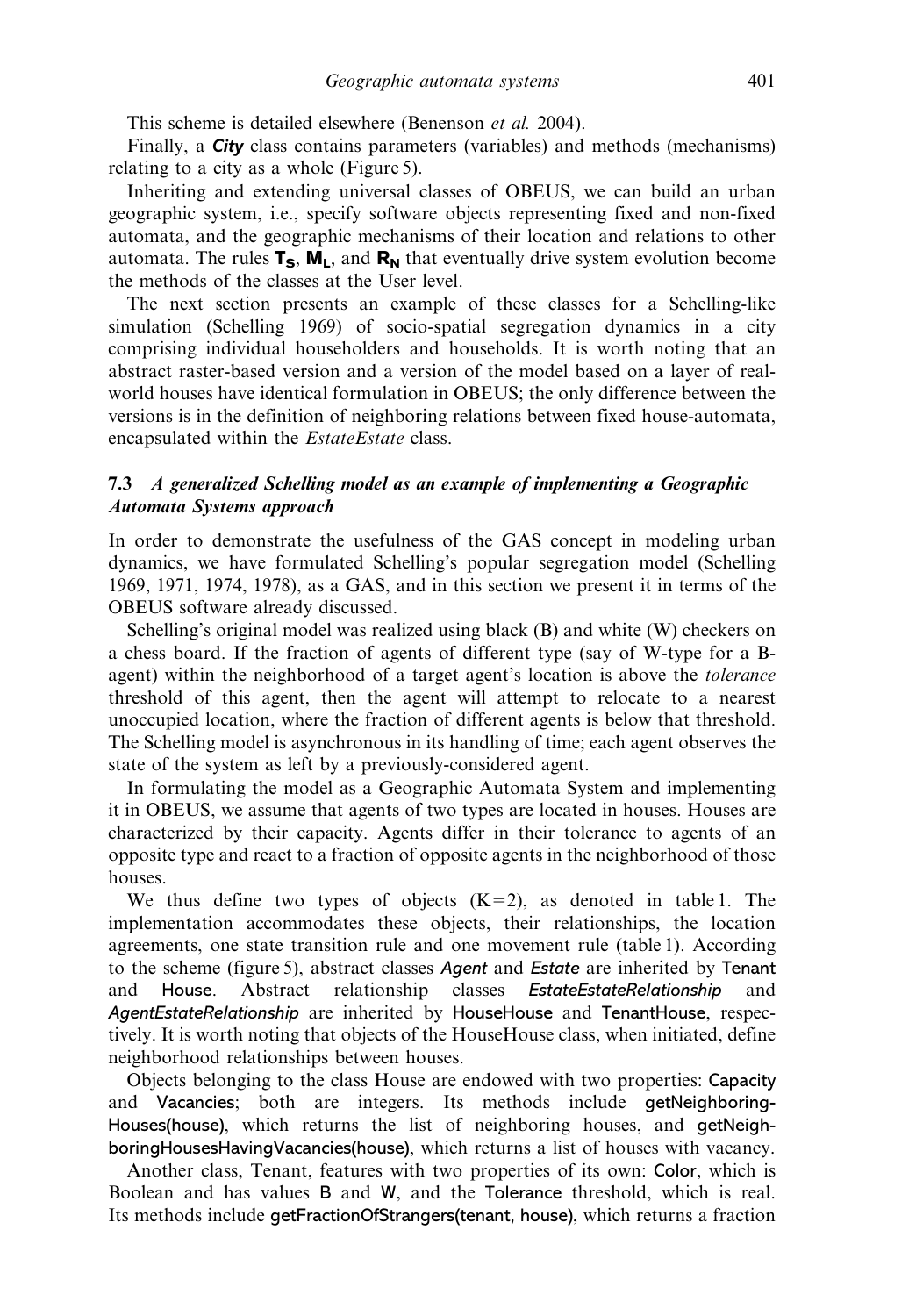| Object Type                                           | Fixed                                                                                        | Non-fixed                                                                                                                                                                                                                                                                                 |  |  |
|-------------------------------------------------------|----------------------------------------------------------------------------------------------|-------------------------------------------------------------------------------------------------------------------------------------------------------------------------------------------------------------------------------------------------------------------------------------------|--|--|
| Object's name<br>and notation                         | House, H                                                                                     | Tenant, D                                                                                                                                                                                                                                                                                 |  |  |
| States S                                              | Capacity $P_H$ ; Number of<br>vacancies $V_H$                                                | Color $C_D$ , Tolerance threshold<br>$T_D$                                                                                                                                                                                                                                                |  |  |
| State transition<br>rules $T_S$                       | $P_H$ does not change in time;<br>$V_H$ equals $P_H$ minus current<br>number of tenants in H |                                                                                                                                                                                                                                                                                           |  |  |
| Location<br>agreements L                              | Shape of the footprint polygon                                                               | By pointing to a house H<br>tenant D is located in: $D \rightarrow H$                                                                                                                                                                                                                     |  |  |
| Location<br>transition<br>rules $M_L$                 |                                                                                              | Calculate fraction $f_D$ of<br>strangers among the<br>neighbors of D<br>If $(f_D < T_D)$ do nothing;<br>If $(f_D \ge T_D)$ relocate to one<br>of the neighboring houses<br>satisfying $f_D < T_D$ . If there are<br>no vacancies in the<br>neighboring houses, stay in a<br>current house |  |  |
| Neighbors N<br>Neighborhood<br>transition rules $R_N$ | Can vary; for example,<br>houses, which Voronoi<br>polygons have common<br>boundary with H   | Tenants in the houses,<br>neighboring to H                                                                                                                                                                                                                                                |  |  |

Table 1. Parameterization of the Schelling model implementation.

of neighbors of color opposite to that of the tenant tenant, if located in a house house.

To study residential segregation, emerging clusters populated mostly or exclusively by B- or W-agents should be identified in the simulation. If such clusters emerge and are recognized, they become objects of the SegregatedArea class, which inherits an abstract class GeoDomain. It is defined with reference to house objects and has three properties: Color, which defines the color of the segregated tenants; ColorFraction, which defines the fraction of segregated tenants of color Color over the neighborhood of each house belonging to SegregatedArea houses; and Size, which defines the number of houses in a segregated area.

This facilitates experimentation in simulation. Maps output from the Schelling simulation, implemented on abstract and real-world spaces, are illustrated in Figure 6.

#### 8. Conclusions

We have introduced a Geographic Automata Systems framework as a unified scheme for representing discrete geographic systems. Technically, the framework is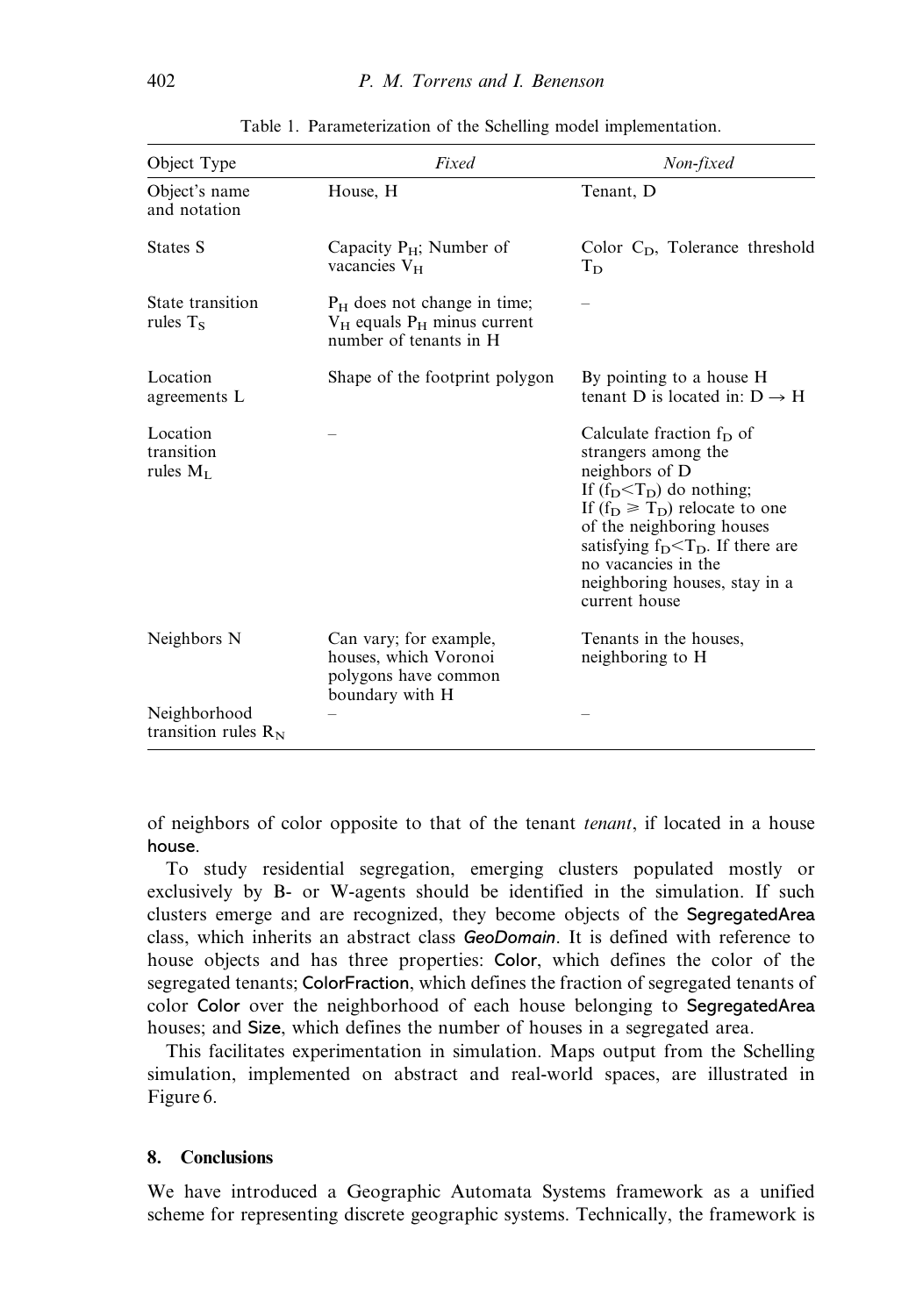

Figure 6. Visual output of the Schelling model, implemented in (a) abstract and (b) realworld spaces.

designed to merge two popular tools used in urban simulation—Cellular Automata and Multi-Agent Systems—and specify them in a patently spatial manner. We have demonstrated the operational implementation of the GAS framework with reference to a general-purpose software tool for urban geographic simulation and its application to an urban segregation model. Conceptually, our assertion is that GAS forms the kernel of the system, as far as the system is spatially driven.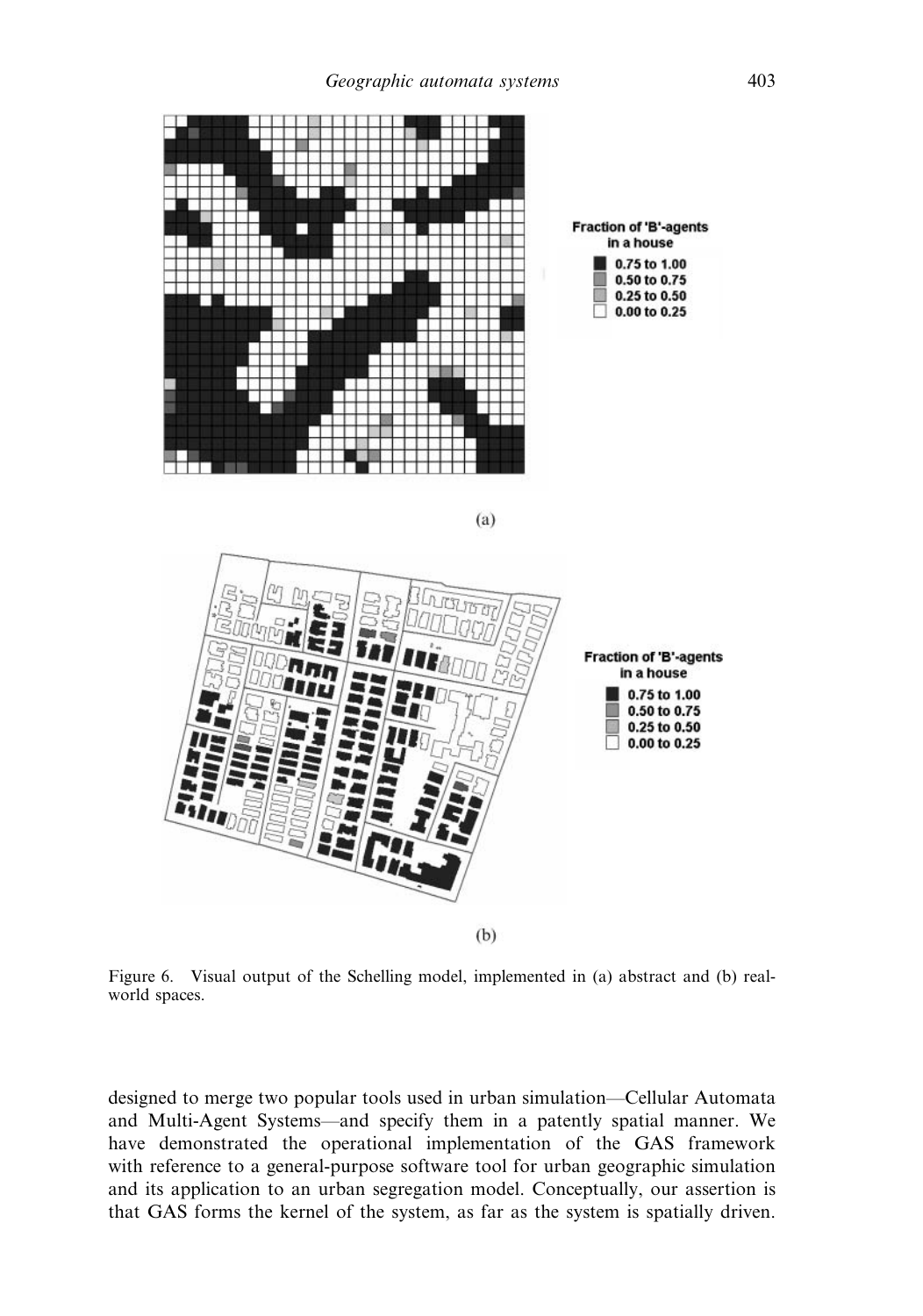Let us consider a logical chain between geographic systems and GAS representations:

# Geographic system $\rightarrow$ Priority of location information and spatial relations between

# elements $\rightarrow$  Collective dynamics of geographic automata in space $\rightarrow$  GAS

Indeed, with focus on geography, the system elements—geographic automata—are located and behave in space—urban space—in all the examples we have considered. The depiction of space necessitates *location conventions*, which differentiate between fixed (houses, land parcels, road segments) and moving spatial objects (householders, pedestrians, cars). A minimal realization of GAS borrows location conventions from vector GIS regarding fixed objects, and utilizes the latter as anchors for moving, non-fixed, objects. This has close analogies with the ways in which we understand real spatial entities to move within fixed geographic infrastructure, such as the case of a pedestrian shopper moving from Calvin Klein by foot, on toward Diesel by taxicab, and to Versace by limousine. These minimal location conventions are also sufficient for representing neighborhood and other spatial relationships. Thinking empirically, a tautological statement such as, ''householders living in nearby houses are my neighbors'' are those represented in a GAS context, involving little more than the expression of neighborhood relations between non-fixed householders via fixed real estate units. Formally, we use the notions of direct and indirect location to encapsulate these sorts of expressions in a simulation framework; informally, we claim that, for the majority of situations, this is just the way humans describe space and spatial behavior. It is not surprising, therefore, that a minimal GAS environment is sufficient for interpreting most urban CA and MAS simulations we know, as we present in table 2.

The priority of geography in the framework reinforces the strengths of the simulation environment and the basis on geographic relationships makes possible some simple, but important, steps toward including the ideas of self-organization and time-management in complex systems. Once we think of the main elements of a system in non-spatial terms, e.g., broker agents in a stock exchange model (Luna and Stefansson 2000), or Internet users on an Information Autobahn (Leonard 1997), the problem of selecting the relationships that are important for the model arises immediately. The common-sense geographic background for studying complex urban phenomena fades away in non-spatial systems.

The minimal GAS skeleton allows for a degree of standardization between automata models and other systems, not least of which are GIS. It also provides a mechanism for transferability. Until now, the majority of-if not all-spatial simulations could be investigated only by their developers. The development of GAS software breaches this barrier, offering opportunities to turn urban modeling from art into engineering.

Two additional steps are necessary for full implementation of the GAS framework; none, we think, demand decades of development. The first requirement is that the GAS framework should be transformed into a software environment. In an urban context, OBEUS is the first experiment in this direction; similar approaches, also based on object-based views of environmental processes, have recently been developed in ecology (Ginot et al. 2002). The second requirement is that a high-level, preferably geography-specific, simulation language based on the GAS approach should be developed. The goal is to enable the formulation of simulation rules in terms of objects' spatial behavior. We believe that the continued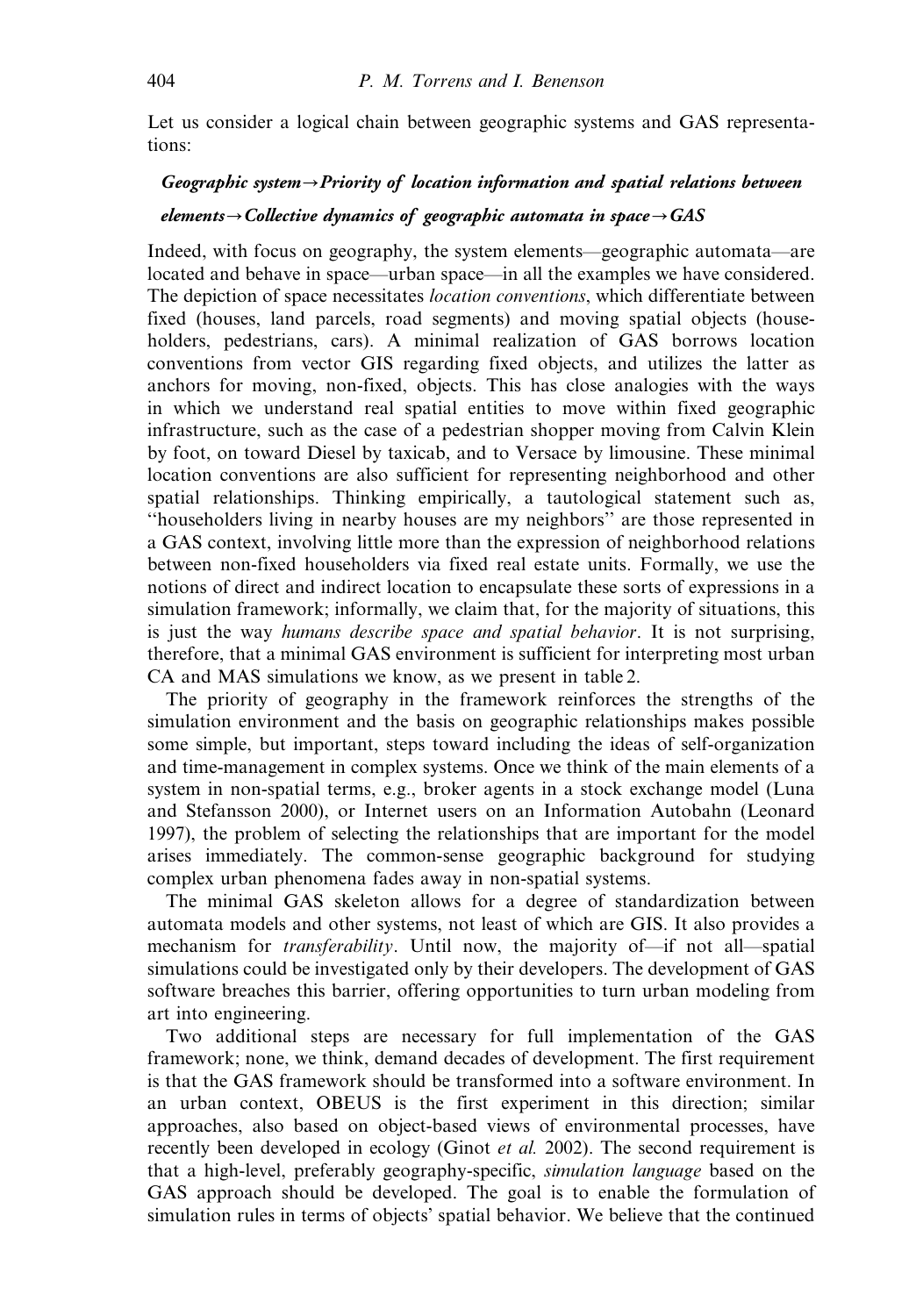|                                                                                              |                                   | Characterization<br>of states                                                                                                               | Location of objects |                          |                                                                                                                                                                                                                     |
|----------------------------------------------------------------------------------------------|-----------------------------------|---------------------------------------------------------------------------------------------------------------------------------------------|---------------------|--------------------------|---------------------------------------------------------------------------------------------------------------------------------------------------------------------------------------------------------------------|
| Source                                                                                       | Form of<br>geographic automata    |                                                                                                                                             | Fixed               | Non-<br>fixed            | Neighborhood rule(s)                                                                                                                                                                                                |
| (Chapin and Weiss)<br>1962, 1965, 1968,<br>Donnelly et al. 1964)                             | Identical square<br>land cells    | Discrete ordinal variable<br>denoting fraction of urban<br>land-use                                                                         | Rectangular grid    | $\overline{\phantom{0}}$ | $3 \times 3$ Moore neighborhood                                                                                                                                                                                     |
| (Engelen <i>et al.</i> 1995;<br>White and Engelen<br>1993, 1994, 1997,<br>White et al. 1997) | Identical square<br>land cells    | Nominal variable representing<br>four land-uses: vacant, housing,<br>industry, commerce.                                                    | Rectangular grid    |                          | Cells at a distance less than<br>7 cell-units                                                                                                                                                                       |
| (Allen and Sanglier)<br>1979, Bura et al.<br>1996, Sanders<br><i>et al.</i> 1997)            | Identical hexagonal<br>land cells | Non-urban and urban<br>cells, the latter characterized<br>by continuous variables<br>representing population,<br>production, services, etc. | Hexagonal grid      |                          | Potentially each cell influences<br>the other, but the influence<br>decays with distance and when<br>there is a physical barrier<br>(always associated with cell<br>boundary) between cells                         |
| (Batty 1998, Batty)<br>and Xie 1994, 1997,<br>Xie 1996)                                      | Identical square<br>land cells    | Nominal variable, representing<br>land-use. Often, only two<br>uses—urban and non-urban—are<br>considered                                   | Rectangular grid    |                          | Three neighborhoods of<br>increasing radius with the cell in<br>vicinity: the local one is<br>included into the neighborhood<br>of 'interactions', the latter<br>included into the neighborhood<br>of 'constraints' |
| (Wu 1996)                                                                                    | Identical square<br>land cells    | Nominal variable representing<br>four land-uses: cultivated, wood,<br>urban, transport, water                                               | Rectangular grid    |                          | $5 \times 5$ Moore neighborhood                                                                                                                                                                                     |

Table 2. Existing urban cellular automata and multi-agent systems models expressed as Geographic Automata Systems.

405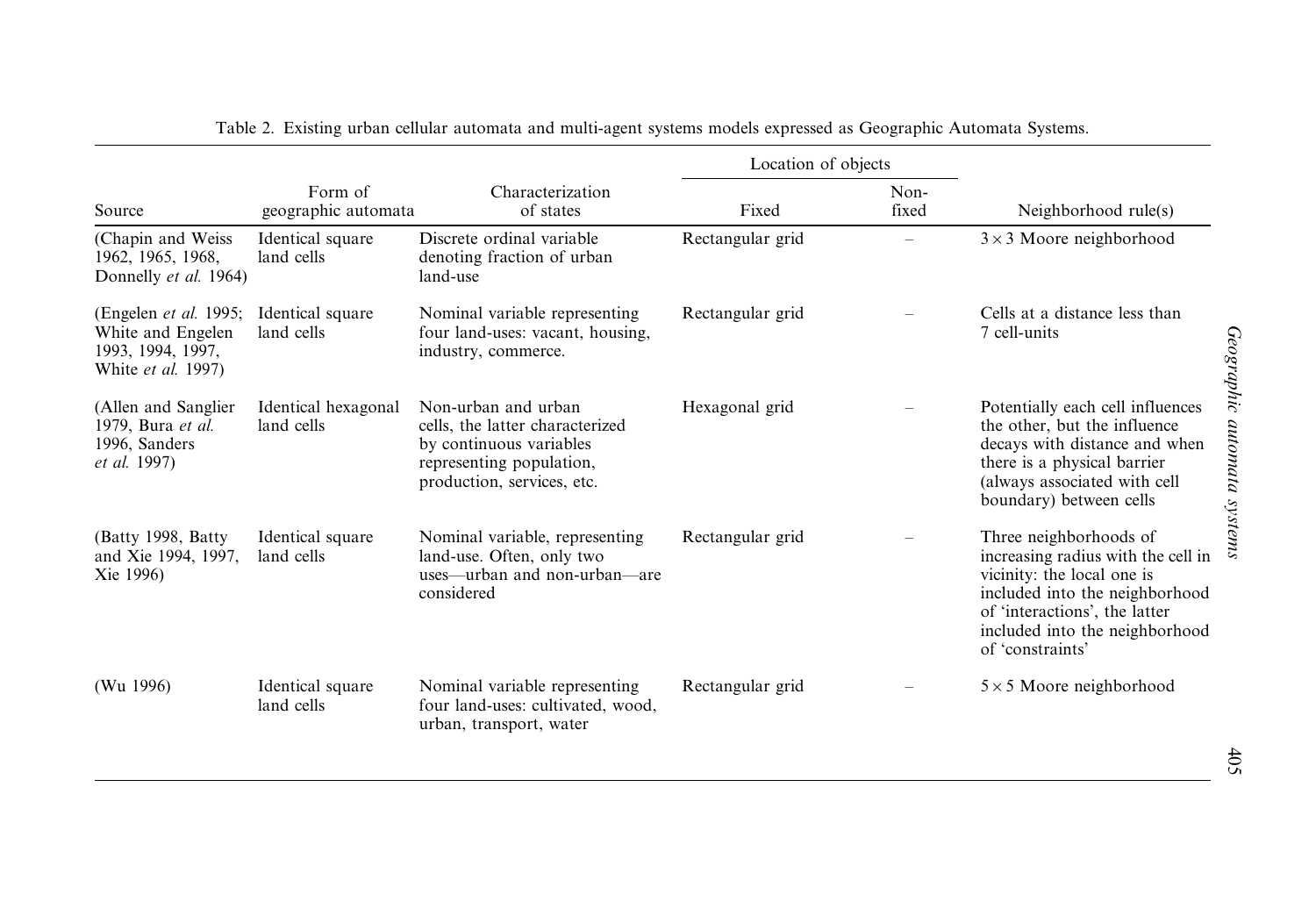| Source                                               |                                                                          | Characterization<br>of states                                                                                                                   | Location of objects                                                                                                                            |                   |                                                                                                                                                                                                                        |
|------------------------------------------------------|--------------------------------------------------------------------------|-------------------------------------------------------------------------------------------------------------------------------------------------|------------------------------------------------------------------------------------------------------------------------------------------------|-------------------|------------------------------------------------------------------------------------------------------------------------------------------------------------------------------------------------------------------------|
|                                                      | Form of<br>geographic automata                                           |                                                                                                                                                 | Fixed                                                                                                                                          | Non-<br>fixed     | Neighborhood $rule(s)$                                                                                                                                                                                                 |
| (Wu 1998, Wu and<br>Webster 1998)                    | Identical square<br>land cells                                           | Cell potential represented by<br>a vector of continuous<br>economic characteristics and a<br>binary variable denoting urban/<br>non-urban usage | Rectangular grid                                                                                                                               |                   | Decay of cell influence with<br>distance, $3 \times 3$ Moore<br>neighborhood                                                                                                                                           |
| (Batty 1998, Wu<br>1998)                             | Identical square<br>land cells                                           | Continuous variable<br>representing cell potential<br>and a binary variable<br>denoting urban/non-urban usage                                   | Rectangular grid                                                                                                                               | $\qquad \qquad -$ | $3 \times 3$ Moore neighborhood                                                                                                                                                                                        |
| (Besussi et al. 1998)                                | Identical square<br>land cells                                           | Nominal variable, which denotes<br>18 population/land use states                                                                                | Rectangular grid                                                                                                                               |                   | $3 \times 3$ Moore neighborhood                                                                                                                                                                                        |
| (Li and Yeh 2000,<br>Yeh and Li 2000.<br>2001, 2002) | Identical square<br>land cells                                           | Nominal variable representing<br>four land-uses: vacant, housing,<br>industry, commerce. Continuous<br>variable representing cell potential     | GIS-based raster<br>coverage                                                                                                                   |                   | Two kinds of neighborhoods:<br>neighbors within a circular<br>radius of two cells; and a larger<br>neighborhood with radius<br>defined by the distance between<br>urban centers (the latter<br>established in advance) |
| (Erickson and<br>Lloyd-Jones 1997)                   | Street segments<br>and buildings,<br>both represented<br>by sets of cell | Ordinal variable representing<br>street type (five grades). Ordinal<br>variable representing building<br>type (five grades)                     | Expanding irregular<br>network of cells with<br>constraints imposed<br>on the distance<br>between cells and<br>their relative orienta-<br>tion |                   | Adjacent units are neighbors                                                                                                                                                                                           |

406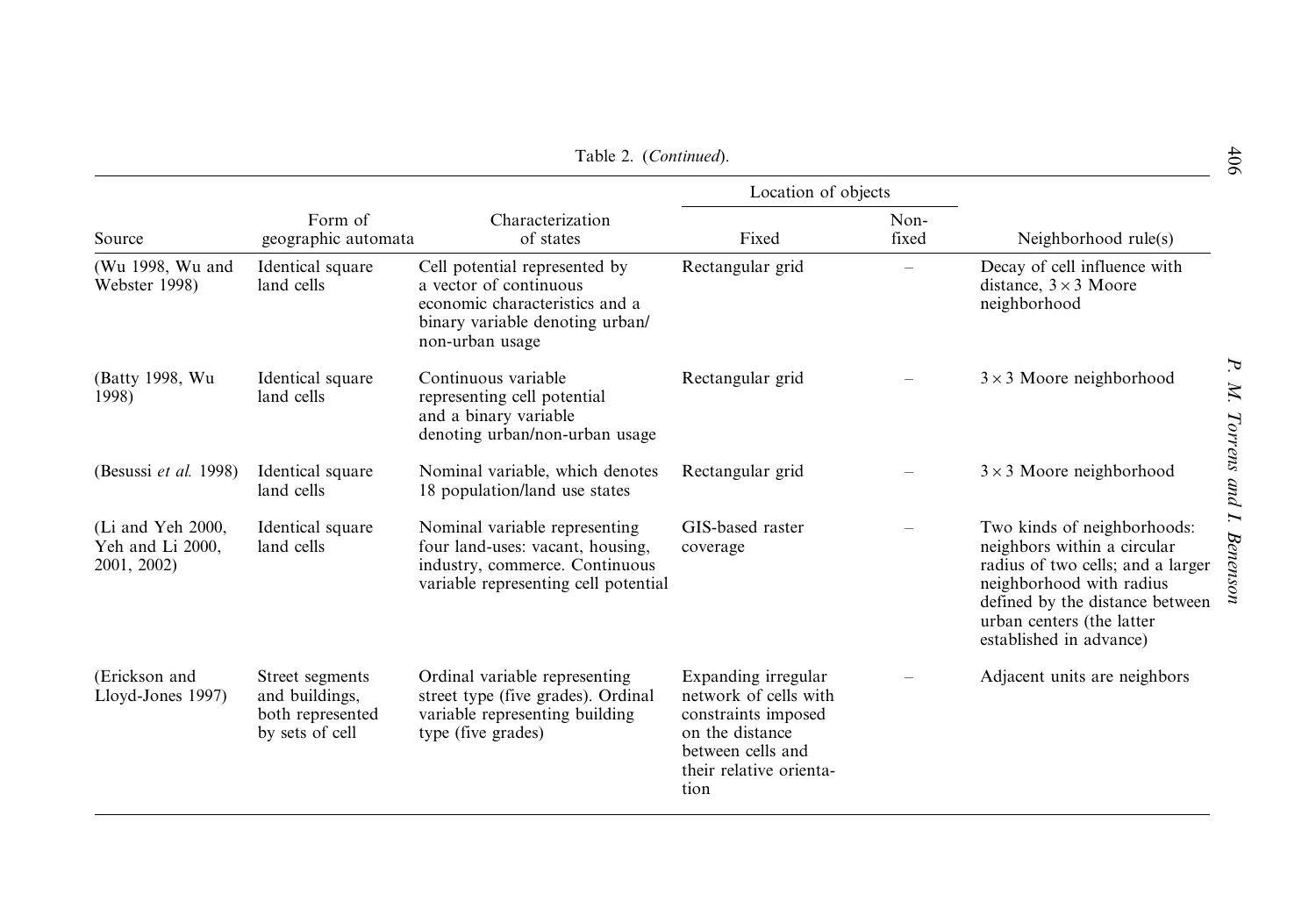|                                                                              |                                                    | Characterization<br>of states                                                                                                                                                           | Location of objects                                            |                                    |                                                                                                                                                                 |
|------------------------------------------------------------------------------|----------------------------------------------------|-----------------------------------------------------------------------------------------------------------------------------------------------------------------------------------------|----------------------------------------------------------------|------------------------------------|-----------------------------------------------------------------------------------------------------------------------------------------------------------------|
| Source                                                                       | Form of<br>geographic automata                     |                                                                                                                                                                                         | Fixed                                                          | Non-<br>fixed                      | Neighborhood $rule(s)$                                                                                                                                          |
| (Semboloni 2000)                                                             | Road links, land<br>parcels                        | None for roads, states for land<br>units include: unbuilt, housing,<br>unoccupied, services for land unit                                                                               | Voronoi tessellation<br>of land units                          | $\equiv$                           | Road links are neighbors if<br>connected. Land units are<br>neighbors if they share a<br>common boundary                                                        |
| (Candau et al. $2000$ .<br>Clarke and Gaydos<br>1998, Clarke et al.<br>1997) | Street cells and<br>urban cells                    | Urban/non-urban                                                                                                                                                                         | Rectangular grid                                               |                                    | $3 \times 3$ Moore neighborhood                                                                                                                                 |
| (Semboloni 1997)                                                             | Identical square<br>land cells                     | Nominal variable, which denotes<br>population and land-use:<br>characteristics include white-collar<br>population, blue-collar<br>population, services, base<br>activities, empty sites | Rectangular grid                                               |                                    | Two kinds of neighborhood:<br>$3 \times 3$ Moore, and bigger<br>neighborhoods, with a<br>variable radius defined<br>by the travel distance<br>from the vicinity |
| (Benati 1997)                                                                | Identical square<br>land cells.<br>migrating firms | Cell: binary variable representing<br>presence/absence of customers;<br>firm: no parameter (can serve<br>unlimited number of customers)                                                 | Rectangular grid                                               | By pointing<br>to grid<br>cells    | $5 \times 5$ Moore neighborhood                                                                                                                                 |
| (Benenson<br>1998, 1999)                                                     | Houses, migrating<br>householders                  | Houses are represented by a<br>continuous variable 'value',<br>householder agents by two<br>continuous variables, 'status'<br>and 'ethnicity'                                           | Rectangular grid                                               | By<br>pointing<br>to grid<br>cells | $5 \times 5$ Moore neighborhood                                                                                                                                 |
| (Benenson<br><i>et al.</i> 2002)                                             | Houses, migrating<br>householders                  | Ordinal variable representing<br>house architectural style, nominal<br>variable representing ethnic<br>identity of householder agents                                                   | Voronoi<br>coverage<br>built on the base of<br>house centroids | By<br>pointing<br>to<br>houses     | Houses are neighbors if<br>their Voronoi polygons<br>share a common boundary                                                                                    |

Table 2. (Continued).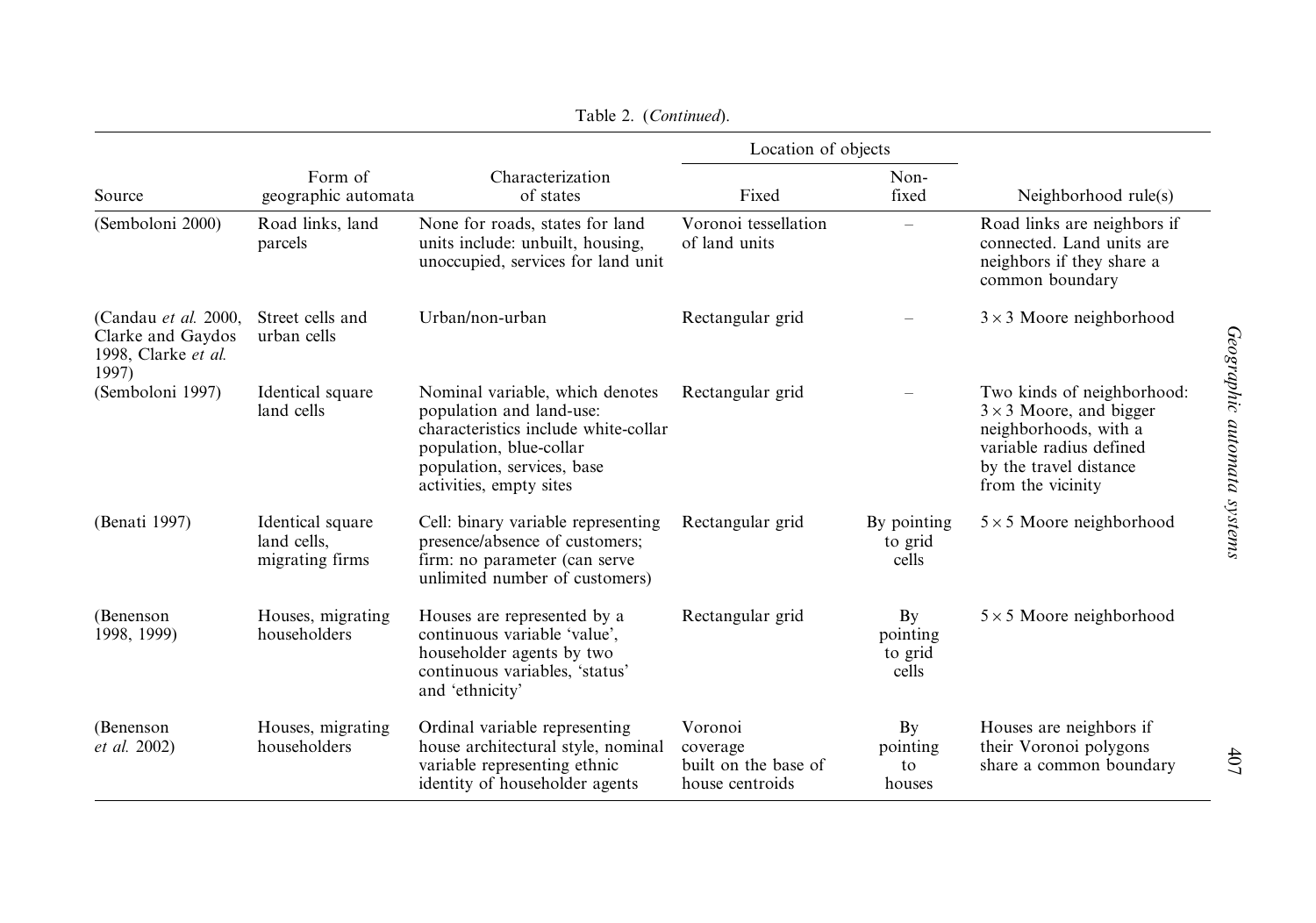development of simulation languages (Schumacher 2001) that has gathered steam in the last decade, coupled with advances in GI Science and spatial ontology, could answer this requirement in the near future.

## **References**

- ALLEN, P.M. and SANGLIER, M., 1979, A dynamic model of growth in a central place system. Geographical Analysis, 11(3), pp. 256–272.
- BATTY, M., 1998, Urban evolution on the desktop: simulation with the use of extended cellular automata. Environment and Planning A, 30, pp. 1943–1967.
- BATTY, M., COUCLELIS, H. and EICHEN, M., 1997, Special issue: urban systems as cellular automata. Environment and Planning B, 24(2).
- BATTY, M. and XIE, Y., 1994, From cells to cities. *Environment and Planning B*, 21, pp. s31–s48.
- BATTY, M. and XIE, Y., 1997, Possible urban automata. *Environment and Planning B*, 24, pp. 175–192.
- BAYLOR UNIVERSITY, 2002, GRASS GIS (Geographic Resources Analysis Support System) 5.0 (Software). Center for Applied Geographic and Spatial Research, Baylor University, Waco, TX.
- BENATI, S., 1997, A cellular automaton for the simulation of competitive location. Environment and Planning B,  $24$ , pp. 175–192.
- BENENSON, I., 1998, Multi-agent simulations of residential dynamics in the city. Computers, Environment and Urban Systems, 22(1), pp. 25–42.
- BENENSON, I., 1999, Modelling population dynamics in the city: from a regional to a multiagent approach. Discrete Dynamics in Nature and Society, 3, pp. 149–170.
- BENENSON, I., ARONOVICH, S. and NOAM, S., 2004, Let's talk objects: generic methodology for urban high-resolution simulation. Computers, Environment and Urban Systems, in press.
- BENENSON, I., OMER, I. and HATNA, E., 2002, Entity-based modeling of urban residential dynamics: the case of Yaffo, Tel Aviv. Environment and Planning B: Planning and Design, 29, pp. 491–512.
- BENENSON, I. and TORRENS, P.M., 2004a, Geosimulation: Automata-Based Modeling of Urban Phenomena (London: John Wiley & Sons).
- BENENSON, I. and TORRENS, P.M., 2004b, Geosimulation: object-based modeling of urban phenomena. Computers, Environment and Urban Systems, 28(1/2), pp. 1–8.
- BEREC, L., 2002, Techniques of spatially explicit individual-based models: construction, simulation, and mean-field analysis. Ecological Modelling, 150, pp. 55–81.
- BESUSSI, E., CECCHINI, A. and RINALDI, E., 1998, The diffused city of the Italian North-East: identification of urban dyanmics using cellular automata urban models. Computers, Environment and Urban Systems, 22(5), pp. 497–523.
- BROWN, J.S. and DUGUID, P., 2000, The Social Life of Information (Boston, MA: Harvard Business School Press).
- BURA, S., GUÉRIN-PACE, F., MATHIAN, H., PUMAIN, D. and SANDERS, L., 1996, Multiagent systems and the dynamics of a settlement system. Geographical Analysis, 28(2), pp. 161–178.
- CANDAU, J.T., RASMUSSEN, S. and CLARKE, K.C., 2000, A coupled cellular automata model for land use/land cover change dynamics. Paper read at 4th International Conference on Integrating GIS and Environmental Modeling (GIS/EM4): Problems, Prospects and Research Needs, September 2–8, 2000, at Banff, Alberta, Canada.
- CENTRE FOR COMPUTATIONAL GEOGRAPHY, 2002, GeoTools 2.0. University of Leeds, School of Geography, Leeds.
- CHAPIN, F.S. and WEISS, S.F., 1962, Factors Influencing Land Development. An Urban Studies Research Monograph (Chapel Hill: Center for Urban and Regional Studies, Institute for Research in Social Science, University of North Carolina).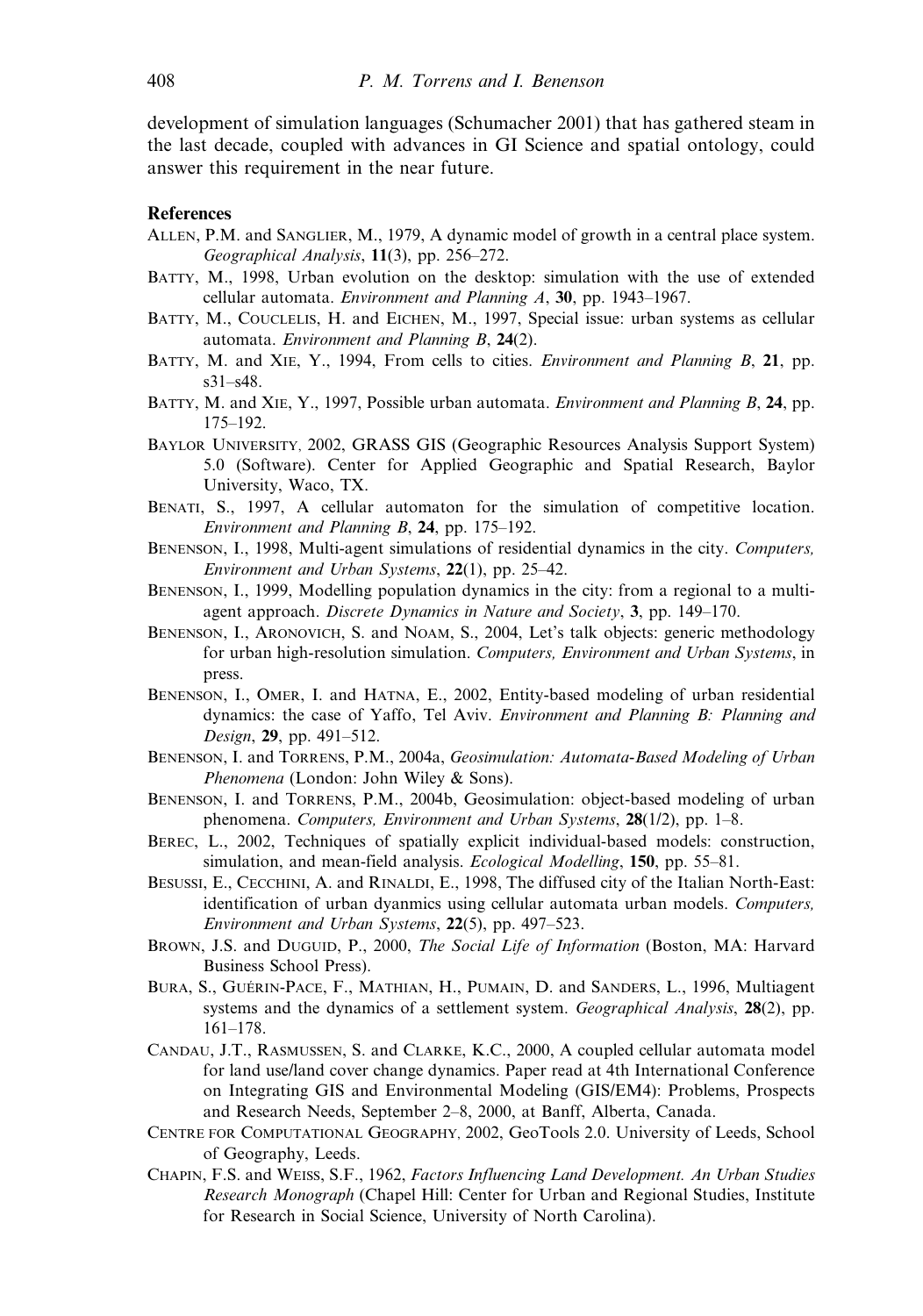- CHAPIN, F.S. and WEISS, S.F., 1965, Some Input Refinements for a Residential model. An Urban Studies Research Monograph (Chapel Hill, NC: Center for Urban and Regional Studies, Institute for Research in Social Science, University of North Carolina).
- CHAPIN, F.S. and WEISS, S.F., 1968, A probabilistic model for residential growth. Transportation Research, 2, pp. 375–390.
- CLARK LABS, 2002, IDRISI 32 (Software). Clark Labs, Worcester, MA.
- CLARKE, K.C. and GAYDOS, L., 1998, Loose coupling a cellular automaton model and GIS: long-term growth prediction for San Francisco and Washington/Baltimore. International Journal of Geographical Information Science, 12(7), pp. 699–714.
- CLARKE, K.C., HOPPEN, S. and GAYDOS, L., 1997, A self-modifying cellular automaton model of historical urbanization in the San Francisco Bay area. Environment and Planning B, 24, pp. 247–261.
- COUCLELIS, H., 1985, Cellular worlds: A framework for modeling micro-macro dynamics. Environment and Planning A, 17, pp. 585–596.
- DE ANGELIS, D. and GROSS, L.J., 1992, Individual-Based Models and Approaches in Ecology: Populations, Communities, and Ecosystems (New York: Chapman and Hall).
- DIJKSTRA, J., TIMMERMANS, H.J.P. and JESSURUN, A.J., 2000, A multi-agent cellular automata system for visualising simulated pedestrian activity. In Theoretical and Practical Issues on Cellular Automata, S. Bandini and T. Worsch (Eds), pp. 29–36 (London: Springer-Verlag).
- DONNELLY, T.G., CHAPIN, F.S. and WEISS, S.F., 1964, A Probabilistic Model for Residential Growth. An Urban Studies Research Monograph (Chapel Hill, NC: Center for Urban and Regional Studies, Institute for Research in Social Science, University of North Carolina).
- ENGELEN, G., WHITE, R., ULJEE, I. and DRAZAN, P., 1995, Using cellular automata for integrated modelling of socio-environmental systems. Environmental Monitoring and Assessment, 30, pp. 203–214.
- EPSTEIN, J.M., 1999, Agent-based computational models and generative social science. Complexity,  $4(5)$ , pp.  $41-60$ .
- EPSTEIN, J.M. and AXTELL, R., 1996, Growing Artificial Societies from the Bottom Up (Washington, D.C.: Brookings Institution).
- ERICKSON, B. and LLOYD-JONES, T., 1997, Experiments with settlement aggregation models. Environment and Planning B: Planning and Design, 24. pp. 903–928.
- GARDNER, M., 1970, The fantastic combinations of John Conway's new solitaire game ''Life''. Scientific American, 223(4), pp. 120–123.
- GARDNER, M., 1971, Mathematical games: on cellular automata, self-reproduction, the Garden of Eden, and the game 'life'. Scientific American, 224(2), pp. 112-117.
- GIMBLETT, H.R., ed., 2002, Integrating Geographic Information Systems and Agent-Based Modeling Techniques for Simulating Social and Ecological Processes, Santa Fe Institute Studies in the Sciences of Complexity (Oxford: Oxford University Press).
- GINOT, V., LE PAGE, C. and SOUISSI, S., 2002, A multi-agents architecture to enhance enduser individual-based modeling. Ecological Modelling, 157, pp. 23–41.
- GULYÁS, L., KOZSIK, T. and CORLISS, J.B., 1999, The multi-agent modelling language and the model design interface. Journal of Artificial Societies and Social Simulation, 2(3).
- IFRAH, G., 2000, The Computer and the Information Revolution: The Universal History of Numbers III, Translated by E.F. Harding (London: The Harvill Press). Original edition, Histoire Universelle des Chiffres, 1994.
- KOHLER, T.A., 2000, Putting social sciences together again: an introduction to the volume. In Dynamics in Human and Primate Societies, T.A. Kohler and G. Gumerman (Eds), pp. 1–18 (New York: Oxford University Press).
- LEONARD, A., 1997, Bots: The Origin of a New Species (San Francisco, CA: Hardwired).
- LI, X. and YEH, A.G.-O., 2000, Modelling sustainable urban development by the integration of constrained cellular automata and GIS. International Journal of Geographical Information Science, 14(2), pp. 131–152.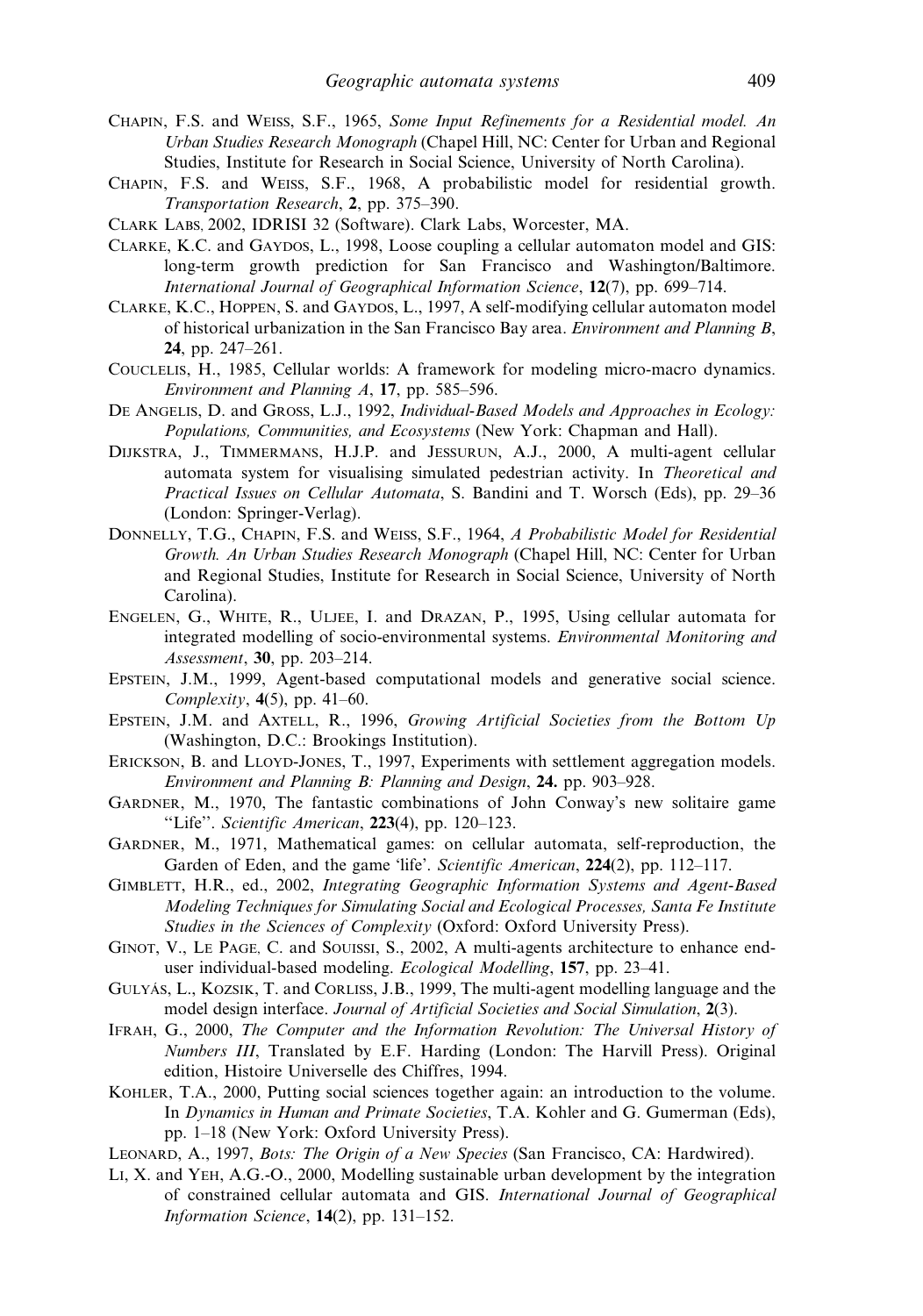- LIU, X.-H. and ANDERSSON, C., 2004, Assessing the impact of temporal dynamics on land-use change modeling. Computers, Environment and Urban Systems, 28(1/2), pp. 107–124.
- LUNA, F. and STEFANSSON, B., eds, 2000, Economic Simulation in Swarm: Agent-based Modelling and Object Oriented Programming (Dordrecht: Kluwer).
- MEYER, J.-A., BERTHOZ, A., FLOREANO, D., ROITBLAT, H.L. and WILSON, S.W., eds, 2000, From Animals to Animats 6: Proceedings of the Sixth International Conference on Simulation of Adaptive Behavior (Cambridge, MA: MIT Press).
- MICROSOFT CORPORATION AND DIGITAL EQUIPMENT CORPORATION, 1995, The Component Object Model Specification 0.9. Microsoft Corporation and Digital Equipment Corporation, Redmond, WA.
- MINAR, N., BURKHART, R., LANGTON, C. and ASKENAZI, M., 1996, The Swarm Simulation System: A Toolkit for Building Multi-agent Simulations (Santa Fe: Santa Fe Institute. Working paper).
- NAKAJIMA, T., 1977, Application de la théorie de l'automate à la simulation de l'évolution de l'espace urbain. In Congrès Sur La Méthodologie De L'Aménagement Et Du Dévelopment, Montreal: Association Canadienne-Francaise Pour L'Avancement Des Sciences et Comité De Coordination Des Centres De Recherches En Aménagement, Développement Et Planification (CRADEP), pp. 154–160.
- NOBLE, J., 2000, Basic relationship patterns. In Pattern Languages of Program Design 4, N. Harrison, B. Foote and H. Rohnert (Eds) (New York: Addison-Wesley).
- O'SULLIVAN, D., 2001, Exploring spatial process dynamics using irregular cellular automaton models. Geographical Analysis, 33(1), pp. 1–18.
- PECKHAM, J., MACKELLAR, B. and DOHERTY, M., 1995, Data models for extensible support of explicit relationships in design databases. VLDB Journal, 4, pp. 157–191.
- PHIPPS, M., 1989, Dynamic behavior of cellular automata under the constraint of neighborhood coherence. Geographical Analysis, 21, pp. 197–215.
- PORTUGALI, J., 2000, Self-Organization and the City (Berlin: Springer-Verlag).
- PORTUGALI, J., BENENSON, I. and OMER, I., 1997, Spatial cognitive dissonance and sociospatial emergence in a self-organizing city. *Environment and Planning B*, 24, pp. 263–285.
- REYNOLDS, C., 1987, Flocks, herds, and schools: A distributed behavioral model. Computer Graphics, 21(4), pp. 25–34.
- REYNOLDS, C., 1999, Steering behaviors for autonomous characters. Paper read at Game Developers Conference, at San Jose, CA.
- SAKODA, J.M., 1971, The checkerboard model of social interaction. Journal of Mathematical Sociology, 1, pp. 119–132.
- SANDERS, L., PUMAIN, D., MATHIAN, H., GUÉRIN-PACE, F. and BURA, S., 1997, SIMPOP: A multiagent system for the study of urbanism. *Environment and Planning B*, 24, pp. 287–305.
- SCHELLING, T.C., 1969, Models of segregation. American Economic Review, 59(2), pp. 488–493.
- SCHELLING, T.C., 1971, Dynamic models of segregation. Journal of Mathematical Sociology, 1, pp. 143–186.
- SCHELLING, T.C., 1974, On the ecology of micro-motives. In The Corporate Society, R. Marris (Ed.), pp. 19–55 (London: Macmillan).
- SCHELLING, T.C., 1978, Micromotives and Macrobehavior (New York: WW Norton and Company).
- SCHOFISCH, B. and HADELER, K.P., 1996, Dimer automata and cellular automata. Physica D, 94, pp. 188–204.
- SCHUMACHER, M., 2001, Objective Coordination in Multi-Agent System Engineering (Berlin: Springer).
- SEMBOLONI, F., 1997, An urban and regional model based on cellular automata. Environment and Planning B, 24, pp. 589-612.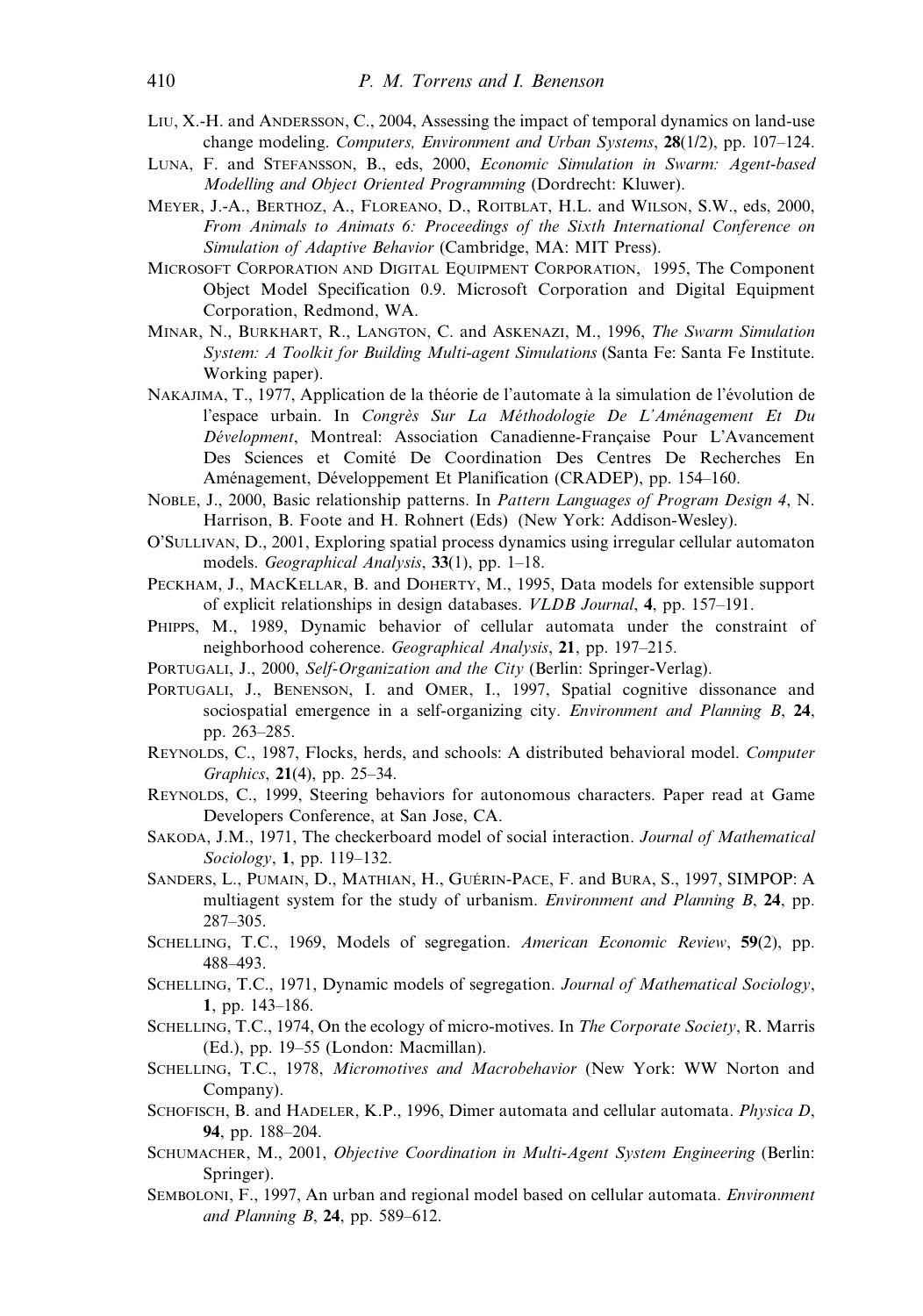- SEMBOLONI, F., 2000, The growth of an urban cluster into a dynamic self-modifying spatial pattern. Environment and Planning B: Planning & Design, 27(4), pp. 549–564.
- SHI, W. and PANG, M.Y.C., 2000, Development of Voronoi-based cellular automata–an integrated dynamic model for Geographical Information Systems. International Journal of Geographical Information Science, 14(5), pp. 455–474.
- STAUFFER, D., 2001, Monte Carlo simulations of Sznajd models. Journal of Artificial Societies and Social Simulation, 5(1).
- SUN MICROSYSTEMS, 2002, Java Development Kit 1.4.1. Sun Microsystems, Mountainview,  $CA$
- TESFATSION, L., 1997, How economists can get alife. In The Economy as an Evolving Complex System II, B.W. Arthur, S. Durlaf and D. Lane (Eds), pp. 533–564 (Reading, MA: Addison-Wesley).
- TOBLER, W., 1979, Cellular Geography. In Philosophy in Geography, S. Gale and G. Ollson (Eds), pp. 379–386 (Dordrecht: Kluwer).
- TORRENS, P.M., 2002, Cellular automata and multi-agent systems as planning support tools. In Planning Support Systems in Practice, S. Geertman and J. Stillwell (Eds), pp. 205– 222 (London: Springer-Verlag).
- TORRENS, P.M., 2004a, Geosimulation approaches to traffic modeling. In Transport Geography and Spatial Systems, P. Stopher, K. Button, K. Haynes and D. Hensher (Eds), (London: Pergamon, in press).
- TORRENS, P.M., 2004b, Looking forward: remote sensing as dataware for human settlement simulation. In Remote Sensing of Human Settlements, M. Ridd (Ed.) (New York: John Wiley and Sons), in press.
- TORRENS, P.M. and O'SULLIVAN, D., 2001, Cellular automata and urban simulation: where do we go from here? Environment and Planning B, 28(2), pp. 163–168.
- UNGERER, M.J. and GOODCHILD, M.F., 2002, Integrating spatial data analysis and GIS: a new implementation using the Component Object Model (COM). International Journal of Geographical Information Science, 16(1), pp. 41–53.
- UNIVERSITY OF CHICAGO, 2004, RePast 3.0 (Software). Social Science Research Computing Program, Chicago.
- WAHLE, J., NEUBERT, L., ESSER, J. and SCHRECKENBERG, M., 2001, A cellular automaton traffic flow model for online simulation of traffic. Parallel Computing, 27, pp. 719–735.
- WHITE, R. and ENGELEN, G., 1993, Cellular automata and fractal urban form. *Environment* and Planning A, 25, pp. 1175–1199.
- WHITE, R. and ENGELEN, G., 1994, Urban systems dynamics and cellular automata: fractal structures between order and chaos. Chaos, Solitions, and Fractals.
- WHITE, R. and ENGELEN, G., 1997, Cellular automata as the basis of integrated dynamic regional modelling. Environment and Planning B, 24, pp. 235–246.
- WHITE, R., ENGELEN, G. and ULJEE, I., 1997, The use of constrained cellular automata for high-resolution modelling of urban land use dynamics. *Environment and Planning B*, 24, pp. 323–343.
- WIENER, N., 1961, Cybernetics: or Control and Communication in the Animal and the Machine (Cambridge, MA: MIT Press).
- WOLFRAM, S., 2002, A New Kind of Science (Champaign, IL: Wolfram Media, Inc).
- WU, F., 1996, A linguistic cellular automata simulation approach for sustainable land development in a fast growing region. Computers, Environment and Urban Systems, 20, pp. 367–387.
- WU, F., 1998, SimLand: a prototype to simulate land conversion through the integrated GIS and CA with AHP-Derived Transition Rules. International Journal of Geographical Information Science, 12(1), pp. 63–82.
- WU, F. and WEBSTER, C.J., 1998, Simulation of land development through the integration of cellular automata and multicriteria evaluation. Environment and Planning B, 25, pp. 103–126.